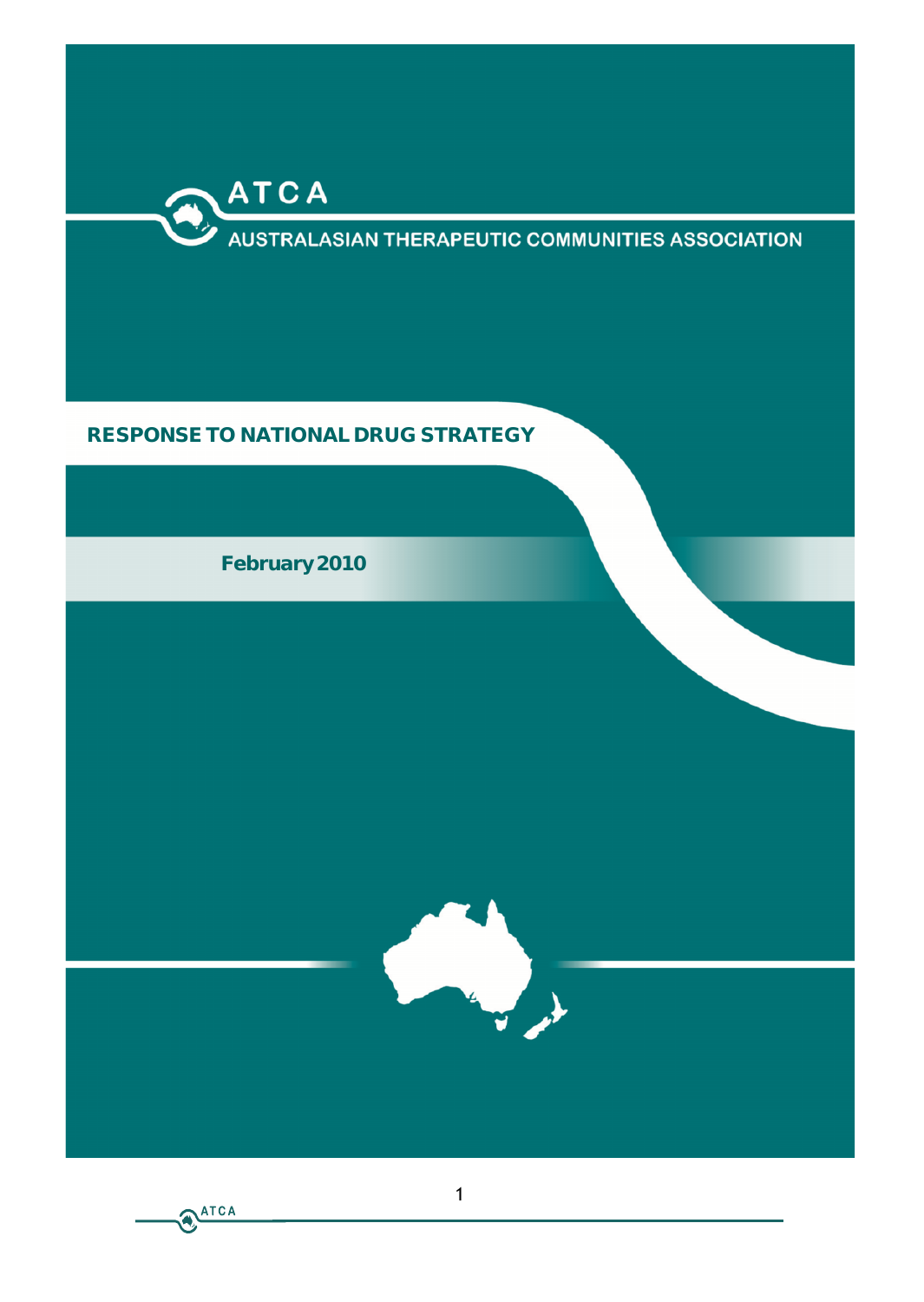# $R$ espon $\infty$ e

The National Drug Strategy Consultation

[NDSconsultation@h](mailto:NDSconsultation@health.gov.au)ealth.gov.au

National Drug Strategy Consultation MDP<sub>27</sub> GPO Box 9848 Canberra ACT 2601

Australasian Therapeitities **Association** 

Associate Professor-BLI gator Magor A/g Executive Officer

Board of Directors: Barry Evans (Chair), Garth Popple (Deputy Chair Stuart Anderson (Secretary), Gerard Byrne (Treasure Eric All Garol Daws, Mitchellit Gsles & James P

[atca@atca.](mailto:atca@atca.com.au)com.au

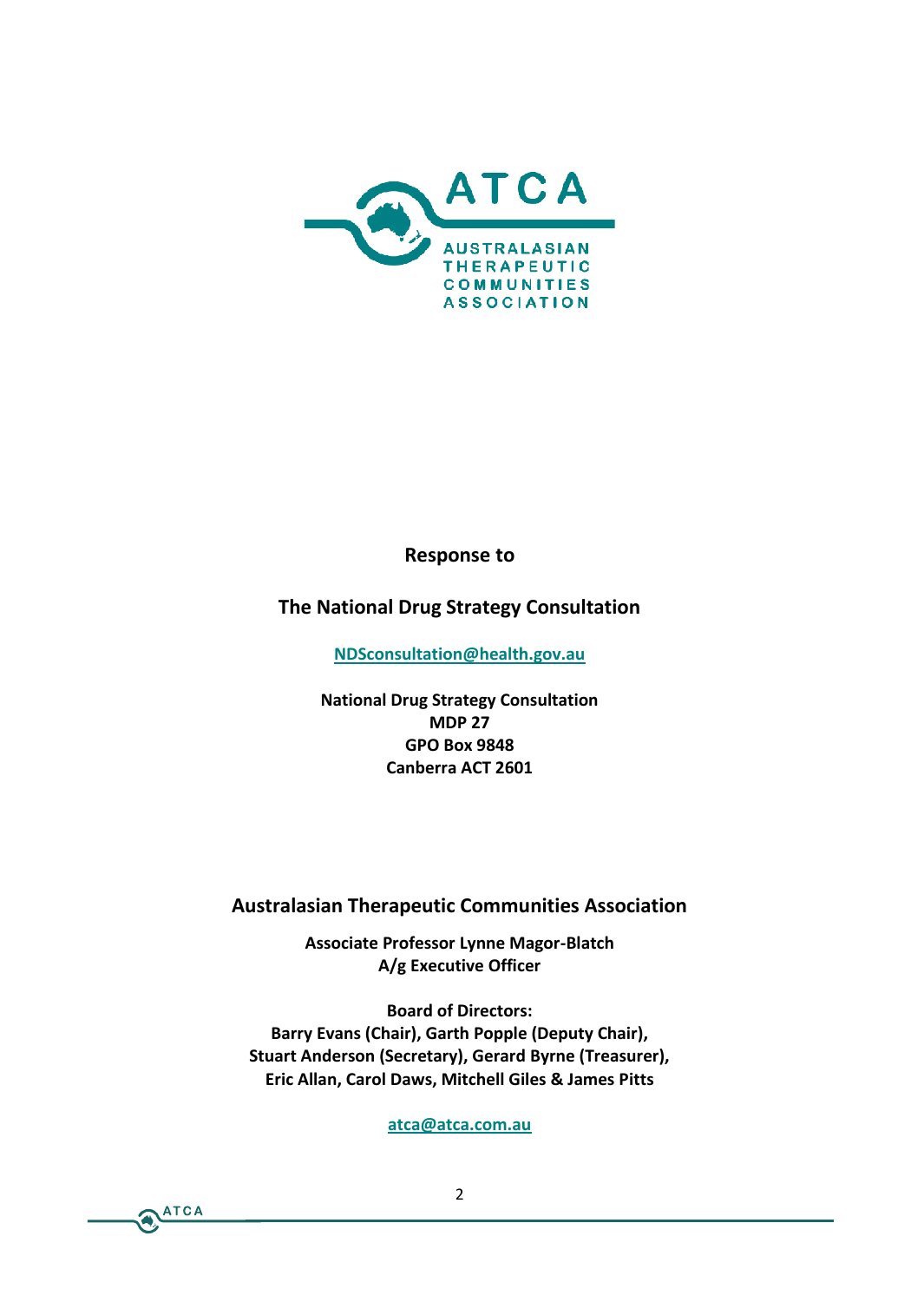#### **1. Executive Summary**

The Australasian Therapeutic Communities Association (ATCA) is the peak-body representing Therapeutic Communities across Australia and New Zealand. Therapeutic Communities (TCs) provide an evidencebased approach to alcohol and other drug treatment which is based on the use of the community as the prime vehicle for change. As such, TCs have a strong emphasis on both self-help and mutual help within a rehabilitation setting, supported by a range of psychosocial interventions.

The ATCA currently includes thirty-three members, which represent a total of 60 TCs operating across Australasia. These services employ more than 800 staff and treat over 5,000 people annually as well as providing additional critical services such as detoxification units, family support programs, child care facilities, exit housing and outreach services. As such, therapeutic communities work at all points of the treatment spectrum, from primary prevention and early intervention, to treatment and aftercare.

TCs have been found to work with a significantly more chaotic and complex group of clients than other treatment modalities. The TC does not generally represent the person's first treatment attempt. It is important to understand that all treatment modalities play a role in the overall treatment landscape and that 'one size does not fit all' when it comes to treatment for substance use.

The ATCA applauds and supports the Australian Government's commitment to the continuation of the National Drug Strategy.

Continued and increased emphasis needs to be given to early intervention and treatment strategies, recognizing that whilst reduction of supply is an important strategy, funding must also be provided and increased to address the treatment needs of the community. As some people move out of addiction, others are recruited in. The need to maintain a focus on harm reduction strategies, which includes facilitating access to treatment, continues to be a high priority.

With the release of the *Australasian Alcohol and other Drug Therapeutic Communities Standards and Support Package (2009),* the ATCA is well placed as a major provider of treatment services across the spectrum, from early intervention to treatment and aftercare, to contribute to this process and to work with Government and treatment services to ensure quality services are established and maintained.

The release of the *Standards and Support Package* has also been welcomed by the IGCD, particularly as a number of accreditation agencies are considering dropping the Alcohol, Tobacco and other Drugs (ATODS) modules from their standards packages. The ATCA is currently seeing increased interest in the use of the therapeutic community model, as residential services across Australasia embrace the concept and address issues of quality assurance within their programs. Additionally, many of our members are in the process of establishing new TCs as governments provide funding and release tenders for the establishment of new therapeutic communities.

Our member agencies are currently working with State and Territory governments to provide new services to Aboriginal and Torres Strait Islander peoples, to those who have co-occurring mental health and substance use disorders and to offenders within prison settings. This has meant that the 33 members of the ATCA are now operating 60 therapeutic communities, which constitutes a 46.5% growth in service delivery over the past three years.

The ATCA, as the peak body, is therefore ideally placed to broker change and to work with Government to ensure quality services are established and maintained.

The ATCA looks forward to a continued and developing relationship with the Australian Government to address this task.

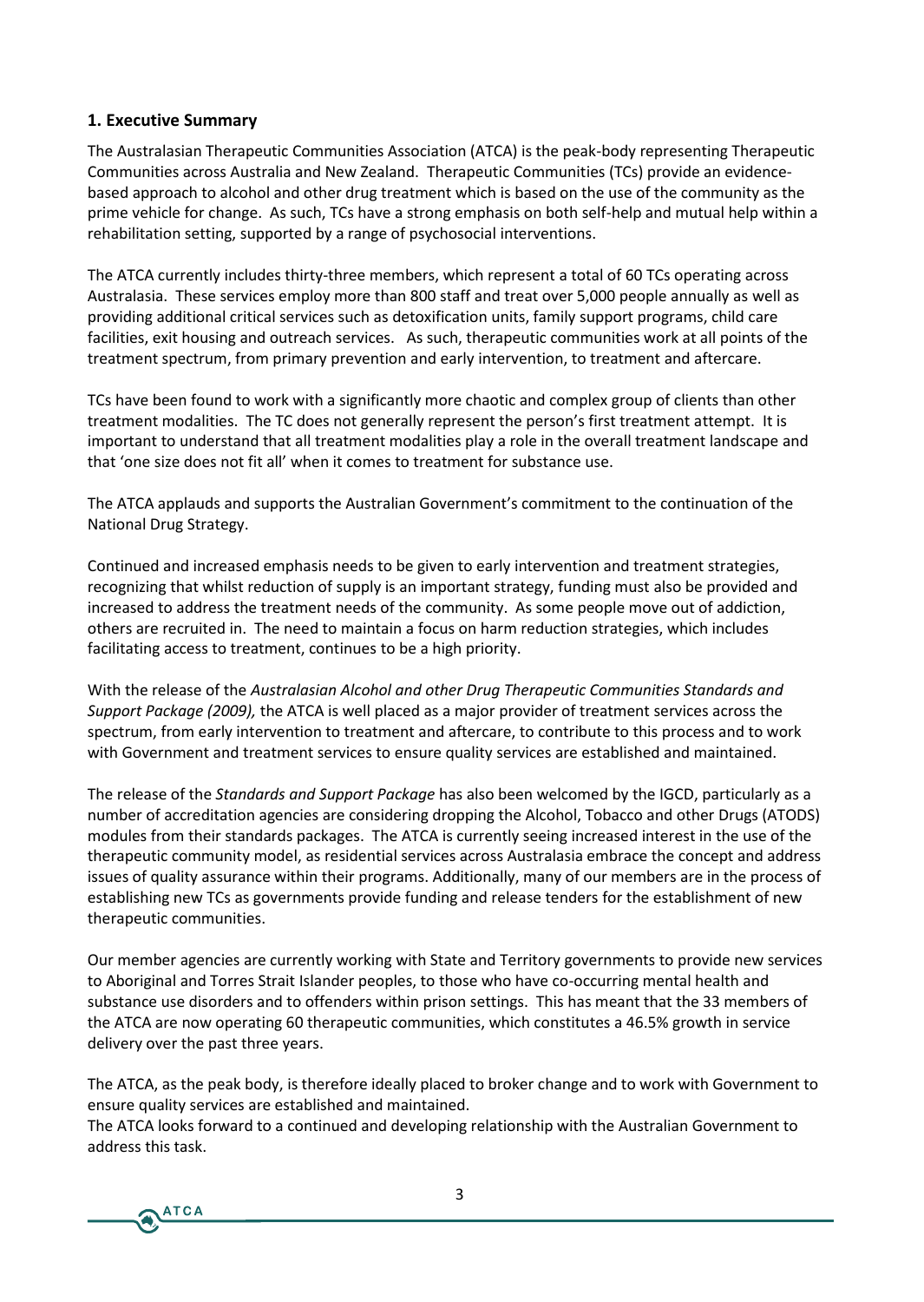The following response addresses the issues of concern in the continuation of the National Drug Strategy. In particular, the ATCA is concerned that services across governments and sectors are coordinated to provide the best opportunities for individuals and community experiencing the harms associated with substance use.

#### **2. Recommendations**

#### **2.1. Drug-related harm**

**ATCA** 

**Recommendation 1: C**omprehensive, multi-faceted prevention and treatment approaches should be adopted that acknowledge the complexity of human behaviour in relation to substance use and address the associated risk and protective factors.

#### **2.2. Cross-sectoral approaches and the needs of the family**

**Recommendation 2:** Substance prevention and intervention programs should target offspring of parents with substance use disorders. Children of alcohol and drug dependent parents are at the highest risk of any children for later drug use and other adolescent behavioral health and mental health problems. Research suggests that some children of substance abusers, like other children of dysfunctional parents, can develop special resilience skills with appropriate adult support.

**Recommendation 3:** Drug treatment services should consider the needs of the whole family, rather than just the identified substance user. This is particularly important where children are concerned. Providing opportunities for primary prevention and early intervention, and working with the whole family to address intergenerational issues of substance use will provide the best opportunities for vulnerable at-risk children.

The therapeutic community model provides evidence-based treatment for working with families, and particularly with vulnerable at-risk children.

**Recommendation 4:** Substance-using parents and their children need the support of all agencies across sectors and governments to work together to address the considerable and complex issues related to substance use. A coordinated cross-sectoral approach which includes health, justice departments, welfare, housing, education and child and family services should be established and maintained to provide the best opportunities for successful outcomes in working with families.

**Recommendation 5:** The National Drug Strategy should establish links with the Australasian Therapeutic Communities Association (ATCA) as the peak body working with more than 5,000 people annually to provide a range of evidence-based residential and support services for substance-using young people, adults and their children.

Therapeutic communities work with the most treatment-resistant and complex individuals who present with entrenched drug using histories and co-occurring disorders. One way of accessing this advice is through ATCA membership as a treatment and rehabilitation expert on the National Expert Advisory Committee (NEAP) to provide advice and assist with implementing and progressing national priorities.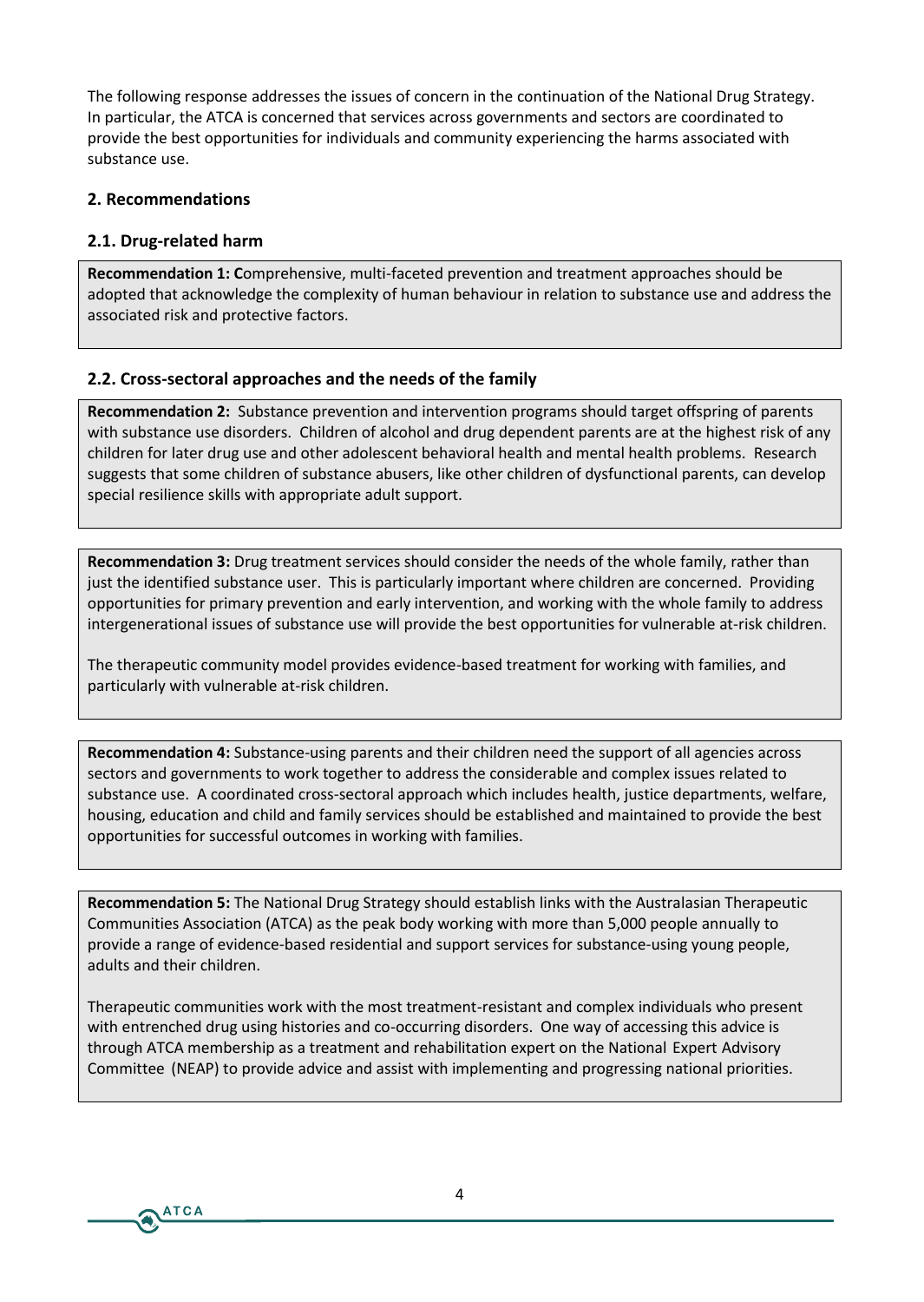#### **2.3. Indigenous Australians**

**Recommendation 6:** Interventions for all Australians should be matched to the needs of the individual. Therefore, treatment interventions are seen as a four-tiered approach:

- 1. Level 1: At base level, prevention, education and self-help.
- 2. Level 2: Short-term outpatient service.
- 3. Level 3: Long-term outpatient service, day programs and semi-residential service.
- 4. Level 4: Residential service, short-medium term, 24 hr coverage to work with more complex clients. Aftercare and outreach services post-treatment.

Treatment approaches for Indigenous Australians should be targeted at the level of need. For those requiring Level 3 and Level 4 interventions, the Therapeutic Community Model of treatment, with its emphasis on family and community, provides an opportunity for further consideration.

**Recommendation 7:** While the *National Drug Strategy* should continue to address the needs of Indigenous Australians, the ATCA believes it is important that particular attention needs to be given to the continuing needs of Aboriginal and Torres Strait Islander communities through the *Aboriginal and Torres Strait Islander Complementary Action Plan.*

# **2.4. Workforce development**

**Recommendation 8:** Over the next five years, attention needs to be focused on identifying, addressing and reducing the inequities in employment and workforce opportunities that exist between the NGO and the Government systems. In particular, the divide that exists in the remuneration provided to government staff in comparison with that of non-government staff, must be addressed and rectified. Additionally there is a need to look at the difference in the superannuation contribution and to consider the issue of transferability of other benefits, including long service leave entitlements.

To this end, it needs to be understood that the NGO sector will continue to lose valuable trained and experienced staff to the Government sector unless and until these inequities are addressed.

#### **2.5. New technologies and online services**

**ATCA** 

**Recommendation 9:** That the use of the internet, and particularly online counselling and chat rooms, be further implemented as a valuable means of disseminating information and providing treatment support and interventions.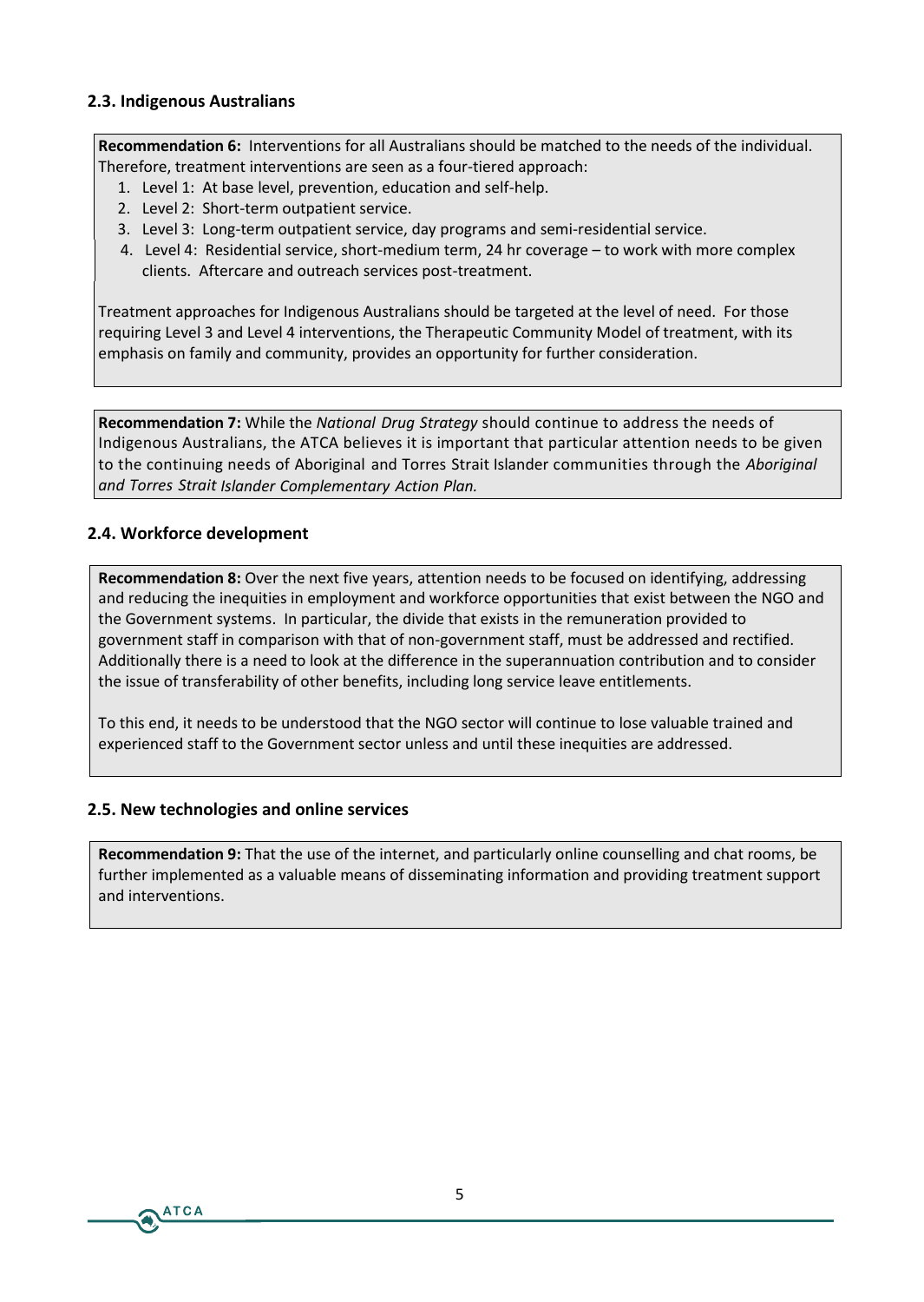# **2.6. Increased vulnerability: addressing risk factors in substance use and relapse**

**Recommendation 10:** Attention needs to be given to the underlying causes of substance use and repeated relapse – lack of, or low, employment skills. This should be addressed by providing funding to AOD services to:

- Develop and build links with employers to understand and meet the skills needs of the local labour market.
- Facilitate links between local councils, employers, Australian Apprenticeship Access Program, Australian Apprenticeship Centres, Group Training Providers and Registered Training organisations to secure employment opportunities, apprenticeships and traineeships for job seekers.
- Develop and build links with educational bodies to facilitate appropriate training programs for job seekers who are in the process of completing their period of treatment and rehabilitation.
- Negotiate employment pathways with local businesses, tradespeople, councils and community organisations.

Additionally, inclusion of access to the Commonwealth Rehabilitation Service for people with an addiction must also be addressed. At present addiction is a precluded condition. Access to CRS training and employment services would greatly enhance the chances of securing employment.

#### **2.7. Performance Measures**

**ATCA** 

**Recommendation 11:** That attention be given to the resourcing needs of the AOD sector, and in particular the NGOs, to provide information and data against required performance measures.

Performance measures and reporting requirements should be developed across Government departments and agencies to ensure minimum duplication. This includes giving consideration to the ways in which reporting requirements can be coordinated across departments so that reporting formats and other requirements, including dates for reporting.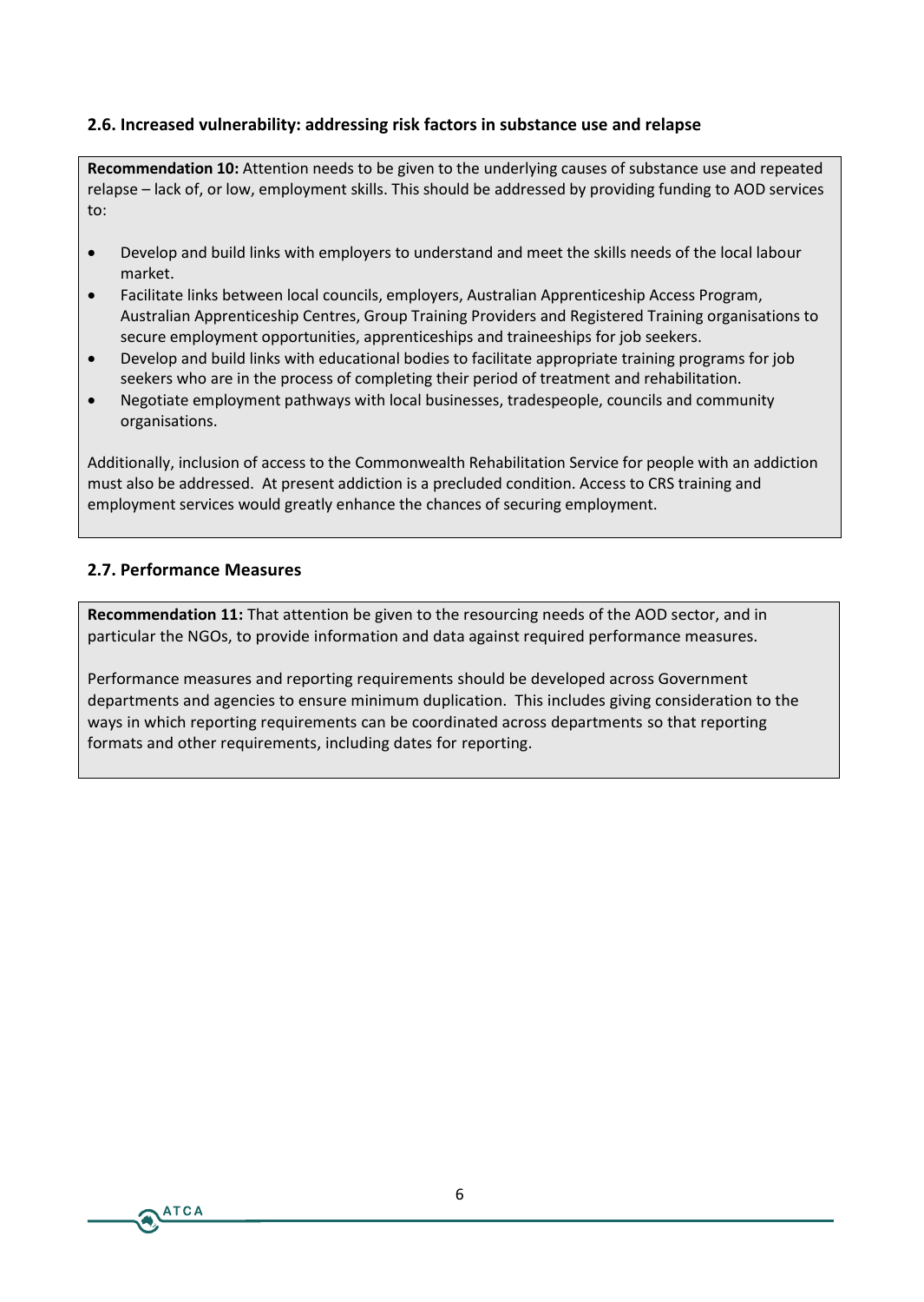# **3. The Australasian Therapeutic Communities Association**

The Australasian Therapeutic Communities Association (ATCA) is the peak-body representing Therapeutic Communities across Australia and New Zealand. Therapeutic Communities (TCs) provide an evidencebased approach to alcohol and other drug treatment which is based on the use of the community as the prime vehicle for change. As such, TCs have a strong emphasis on both self-help and mutual help within a rehabilitation setting, supported by a range of psychosocial interventions.

The ATCA currently includes thirty-three members, which represent a total of 60 TCs operating across Australasia. These services employ more than 800 staff and treat over 5,000 people annually as well as providing additional critical services such as detoxification units, family support programs, child care facilities, exit housing and outreach services. As such, therapeutic communities work at all points of the treatment spectrum, from primary prevention and early intervention, to treatment and aftercare.

Our member agencies vary in size from 10 to 100 beds. Residential program length also varies from several months to one and a half years, with most providing programs of between six and 12 months duration. Length of treatment is divided into stages, and typically includes an intensive residential treatment component followed by a transitional stage as clients move back into the community. TCs also vary in program structure and content, drawing on a wide range of approaches including 12 Step recovery models, systems theory, psychodynamic theory, cognitive behaviour therapy and social learning theory. A wide range of programs, both residential and non-residential, provide treatment options to suit individual needs.

# **4. Therapeutic communities (TCs) and substance use**

**ATCA** 

The age of residents in therapeutic communities range from 15 to >50 years, although the majority of residents fall into the 18 to 30 age group. Reports from therapeutic communities in Australasia (Magor-Blatch & Pitts, 2009) indicate the majority of clients present with alcohol as the primary drug of concern, and Amphetamine-type Stimulant (ATS) use and cannabis as the secondary drugs of concern, and the primary illicit drugs of concern (Magor-Blatch & Pitts, 2009). This represents an important shift in therapeutic community treatment, since TCs were initially established during a period of significant opiate use and therefore have been seen primarily as treatment agencies working with illicit drug users.

TCs have been found to work with a significantly more chaotic and complex group of clients than other treatment modalities. Good outcomes from TC treatment are strongly related to treatment duration, which are most likely a result of benefits derived from the underlying treatment process. Clients who complete at least 90 days of treatment in a TC have significantly better outcomes on average than those who stay for shorter periods (NIDA, 2002). For individuals with many serious problems (e.g., polydrug use, co-occurring disorders, criminal involvement, mental health disorders, and low employment), research again suggests that outcomes are better for those who receive TC treatment for 90 days or more (Simpson, Joe & Brown, 1997).

TCs primarily work with individuals who have been unable to respond to outpatient services and who may be seeking abstinence within a harm minimisation context, rather than substitution as their primary goal. The TC does not generally represent the person's first treatment attempt. It is important to understand that all treatment modalities play a role in the overall treatment landscape and that 'one size does not fit all' when it comes to treatment for substance use.

Often people will have tried a number of approaches before seeking the relative restriction, but also the sense of security which a residential setting can provide. They may have used less intense approaches in the past and/or tried pharmacotherapy treatments. TCs tend to treat those with entrenched and more selfdestructive dependence patterns and for whom the prognosis of recovery by less intensive methods is not good.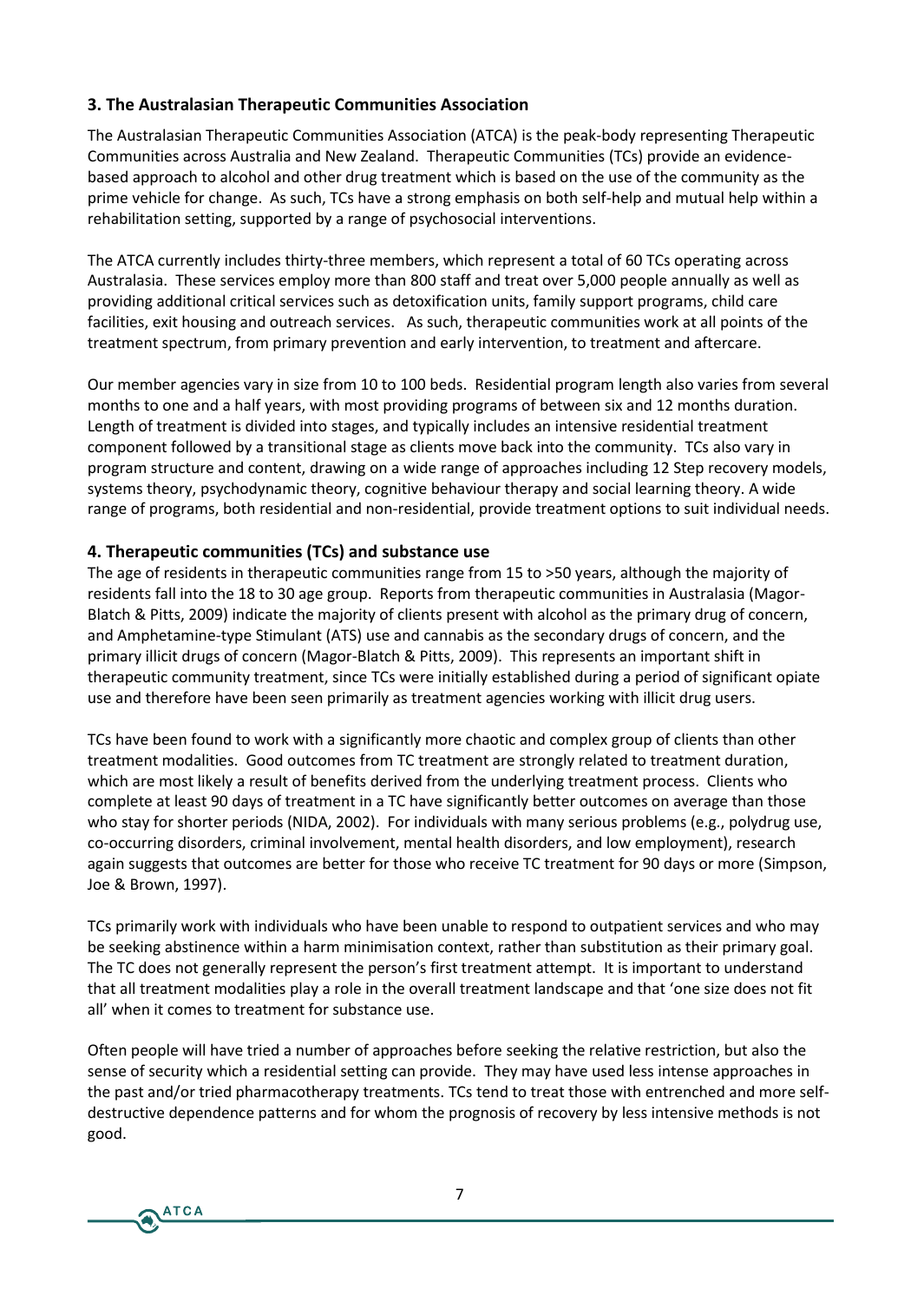Results from a recent Australian study (The Methamphetamine Treatment Evaluation Study, MATES) (Cogger, McKetin, Ross, & Najman, 2008), involving 100 participants recruited from 15 Government and non-government services in Brisbane and the Gold Coast, supports the data collected by therapeutic communities, that TCs generally work with a group of people with longer drug using histories, more social disadvantage and more complex behaviours than other community-based AOD services (Magor-Blatch & Pitts, 2009).

Participants in the MATES research were drawn from three treatment modalities: 1) Withdrawal management (inpatient and outpatient) (n=29), 2) Residential rehabilitation (n=55), the majority of which were therapeutic communities, and 3) counselling (n=16). For all study participants, methamphetamine was the primary or secondary drug of concern; and there had been no inpatient meth/amphetamine treatment in the month prior to baseline questioning. All participants were interviewed on entry (at baseline), and at three and 12-months post-entry (Cogger, et al., 2008).

Results showed that participants from the TC sample were more likely to be using methamphetamine on five or more occasions per week than any other participants in the study. TC participants were also more likely to have exhibited clinically significant symptoms of psychosis in the month prior to treatment, and a significantly greater number of TC participants had met the DSM-IV criteria for panic disorder (Total sample= 31%, compared to Others = 14 % and the TC sample = 40%, p<0.05 cf. other treatment agencies) (personal communication/unpublished data) (Magor-Blatch & Pitts, 2009).

# **5. Cost effectiveness of therapeutic community treatment**

For many, the TC is an alternative to lengthy imprisonment and as such the TC can be seen as a costeffective option to prison. TCs offer the possibility for complete lifestyle change, and treatment frequently leads to the individual becoming a contributing member of society.

TC treatment costs need to be examined in the context of alternative treatment costs – including: hospitalisation, imprisonment, the cost to the community of the substance-user remaining in the community, the cost of police intervention, and the one-off cost of successful treatment versus on-going costs of maintenance approaches, as well as long term recidivism.

Almost all TCs are non-government agencies and are in part reliant on non-government funding. Any cost/benefit analysis should recognise that TCs are one of the few areas of drug and alcohol treatment where, to a degree, the 'user pays' principle has been implemented. Clients contribute to the financial cost of treatment in addition to their labour. This reduces costs as well as providing job skills training and increasing the therapeutic value of the treatment program.

Therapeutic Communities are diverse in terms of the range of programs offered; this is appropriate as each agency aims to be responsive to the particular needs of its client group. In general, programs aim to have enough structure to ensure a degree of order, security and clarity, while allowing room for residents to fail, make mistakes and learn from experience.

#### **6. Drug-related harm**

Australia's National Drug Strategy 2004–2009 is in its final year of implementation. The Strategy has been evaluated by independent experts under the auspices of the Ministerial Council on Drug Strategy (MCDS). The evaluation found that the Strategy and its three pillars of supply, demand and harm reduction are fundamentally sound and have been vital to the success of the Strategy in reducing the prevalence of, and harms from, drug use in Australia over a long period.

Nonetheless, significant harms from drug use continue to occur in Australia and new trends are emerging. What constitutes harmful substance use has been the subject of much debate. A traditional view has been that drug-related harm is mostly related to drug dependence. While those who are dependent on

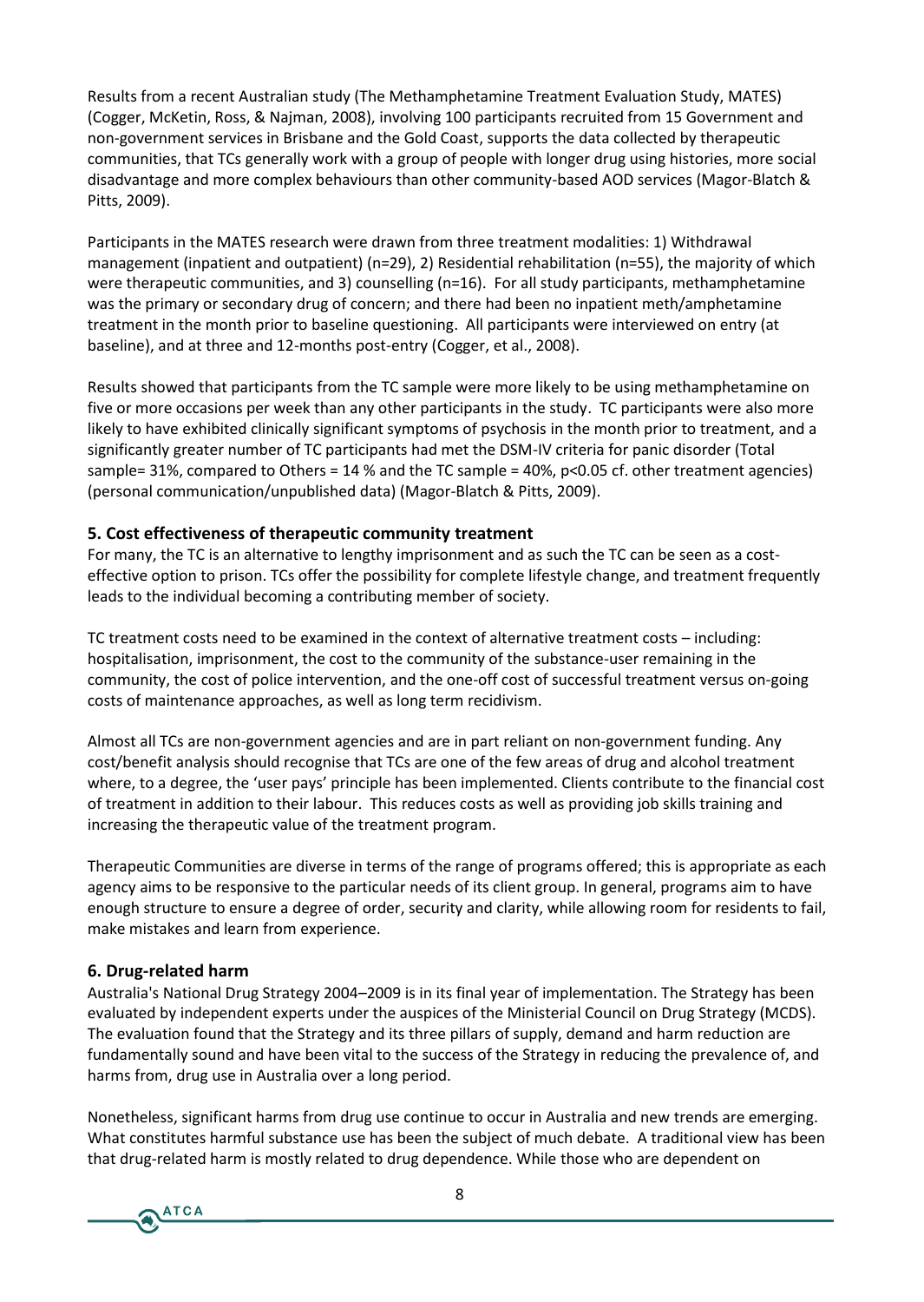substances generally experience a wide range of harms, it is now recognised that a wider perspective needs to be taken, and harm can be associated with a single episode of use or intoxication.

An even more narrow view is that harm is associated mostly with illicit substances. This is certainly not the case (Rickwood, Magor-Blatch, Mattick, Gruenert, et al., 2008). Likewise, the contexts within which alcohol and other drugs are consumed is often under-estimated and can confer greater risk for some; for example, public space and under-age on-premises consumption.

While the overall population use of most drugs has declined over the last decade or remained stable at low levels in recent years, there is some evidence to suggest that people who are using alcohol and other drugs are experiencing greater harms. Over the last decade more than 800,000 Australians aged 15 years and older were hospitalised for alcohol-attributable injury and disease (Pascal, Chikritzhs & Jones, 2009). Prescription and over the counter drugs are frequently associated with harmful use, and the use of performance enhancing drugs in sport is a growing issue. Overall, the harm associated with licit substances is considerably greater than that associated with illicit drugs.

Of the total social cost of drug abuse in 2004/05 of \$55.2 billion, alcohol accounted for \$15.3 billion (27.3 per cent of the unadjusted total), tobacco for \$31.5 billion (56.2 per cent), and illicit drugs \$8.2 billion (14.6 per cent). Alcohol and illicit drugs acting together accounted for another \$1.1 billion (1.9 per cent) (Collins & Lapsley, 2008).

Harmful substance use is associated with problems beyond those experienced by the individual and poses considerable harm to the wider Australian community. For example, it is estimated that for every one person who drinks alcohol in large and/or frequent quantities, at least four other people are negatively affected (Rumbold & Hamilton, 1998). Harmful substance use can have a major impact on families through neglect, violence, separation, and financial and legal problems (Dietze, Laslatt, & Rumbold, 2004). It can affect work colleagues through absenteeism, loss of productivity, and work accidents, and the wider community through accidents and crime (Australian Bureau of Criminal Intelligence, 1998). Depending on the definitions used, up to 70% of crime is related to substance use (House of Representatives, 2003).

As substance use is such an entrenched part of western culture, it is essential to minimise its harmfulness. In Australia and across the western world, control of substance use has been attempted, historically, through laws regarding the legality or illegality of certain substances. Generally, this has been politically/ socially/ culturally/economically driven, and has had little to do with the level of use or possible harms that the substances themselves might cause (Lang, 2004).

Such prohibitionist approaches have been shown to have little long-term impact on the prevalence of substance use, and even less impact on the amount of harm associated with it. While effective prohibitions have resulted in temporary decreases in the use of targeted substances, their small gains have not been long-lasting and other consequences of prohibition have negated their impact (Lang, 2004). Consequently, little reduction in level of usage overall is achieved and other harms are introduced, including increased criminality of substance use and a lesser emphasis on the health-related harms.

**Recommendation 1: C**omprehensive, multi-faceted prevention and treatment approaches should be adopted that acknowledge the complexity of human behaviour in relation to substance use and address the associated risk and protective factors.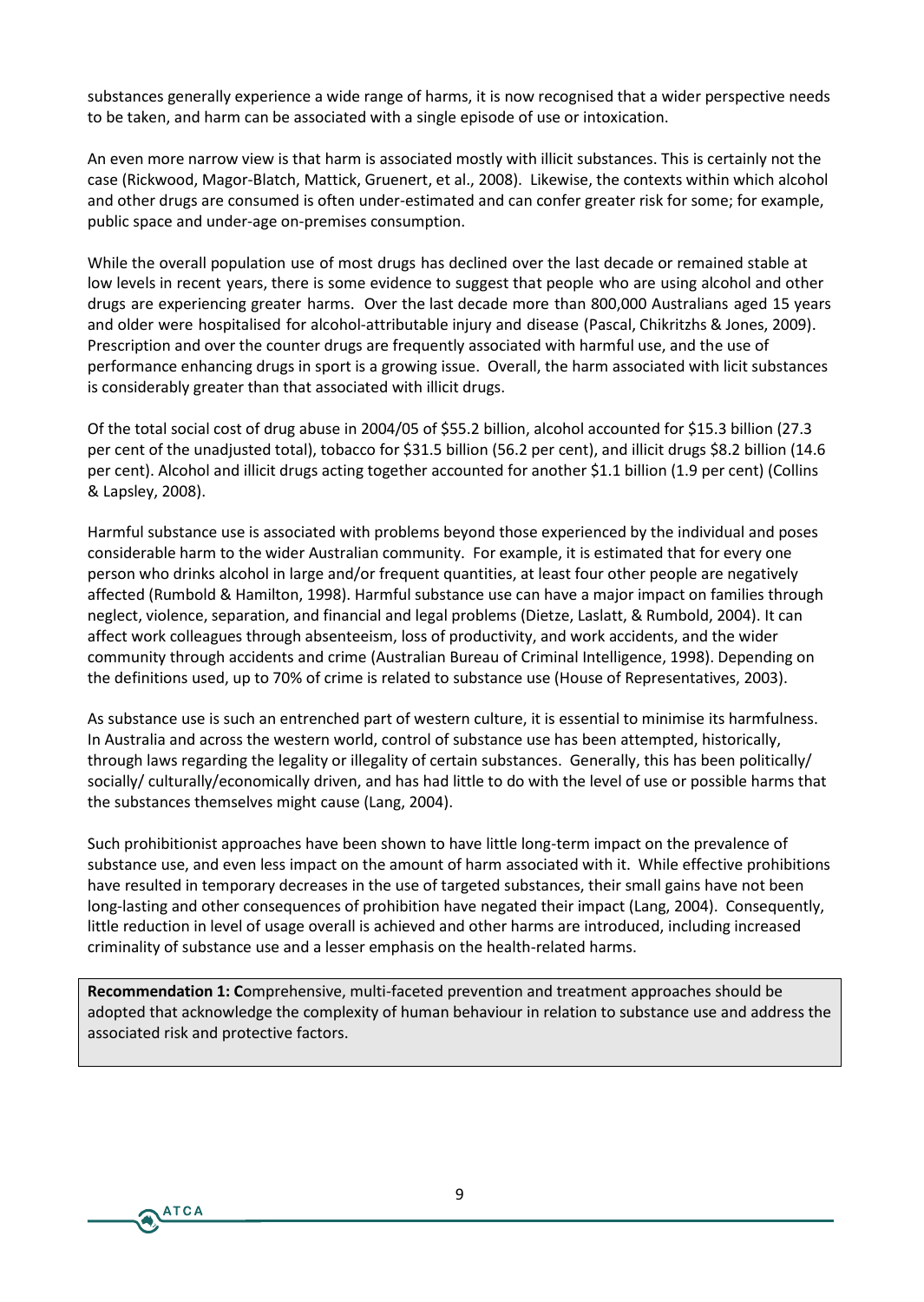# **7. Cross-sectoral approaches**

The ATCA strongly encourages and applauds action of governments in the coordination of efforts across governments and sectors to seek more comprehensive and effective solutions. Whole of government responses are particularly suitable for complex and longstanding policy issues as they focus on coordination and integration across different sectors. This is particularly important for tobacco, alcohol and other drug issues given their wide ranging impacts across law enforcement, health, licensing, local government, transport and other sectors. To this end, it is important to develop and maintain partnerships and linkages among law enforcement, health, education, community services, welfare, housing sectors, local governments, non-government organisations and academia to assist in ensuring a person-centred approach.

The ATCA is in a unique position to work with Government to encourage and support this process. Therapeutic communities in Australia are providing a range of services from primary prevention and early intervention to tertiary level treatment. Clients in our services include young people and adults, many of whom have the care and responsibility for children.

It is estimated there are 60,000 children in Australia with a parent in alcohol and other drug (AOD) treatment (Gruenert, Ratnam & Tsantefski, 2004). For children whose parents are not yet undertaking a treatment program, it is estimated that 13.2% or 231,705 children of 12 years and under are at risk of exposure to binge drinking in the household by at least one adult. Another 2.3% or 40,372 live in a household with at least one daily cannabis user, and 0.8%, or 14,042 live with an adult who uses methamphetamine on at least a monthly basis, and reports doing so in the home (Dawe, Atkinson, Frye, Evans, et al., 2007). Parental drug use can harm children from conception through to adulthood, with these children at greater risk of:

- Miscarriage, birth defects, withdrawal, delays & SIDS;
- Neglect and abuse (AOD in >50% child protection cases);
- Developing their own AOD problems; and

**ATCA** 

Developing other psychological and behavioural problems (Gruenert, et al., 2004).

An increasing number of children are today affected by parental drug use and this has become a social problem requiring action on a number of levels. Increasingly, this is seen as "one of the most serious issues confronting the child welfare sector over the past 20 years" (Child and Family Welfare Association of Australia, 2002:9). Parental drug use, domestic violence and mental health issues are increasingly reported as contributing factors in the rise of notifications to child protection authorities (Families Australia, 2003; Patton, 2005; Saunders & Goddard, 1998).

The coexistence of these factors with other interpersonal and social difficulties also increases risk (Kroll & Taylor, 2003; Patton, 2005). There is, additionally, a significantly increased risk of violence in families where problematic substance use is present. This is clearly reflected in studies (Valleman, Bennett, Miller, Orford & Tod, 1993; Valleman & Orford, 1999). Additionally, for women accessing treatment services, domestic violence and mental health concerns are often combined as factors underlying substance use (Magor-Blatch, 2007).

Substance using parents may have a range of problems to manage. Behaviour may be characterised by inconsistency, irritability, lack of energy and impaired judgement. The result of this, together with the social context in which the family finds itself, and absence of family or friendship support systems, may set up a dynamic between parent and child which can result in increased risks of maltreatment (Barnard, 2005; Kroll & Taylor, 2003). These are the possible negative effects of parenting as an alcohol or drug dependent person (Magor-Blatch, 2007).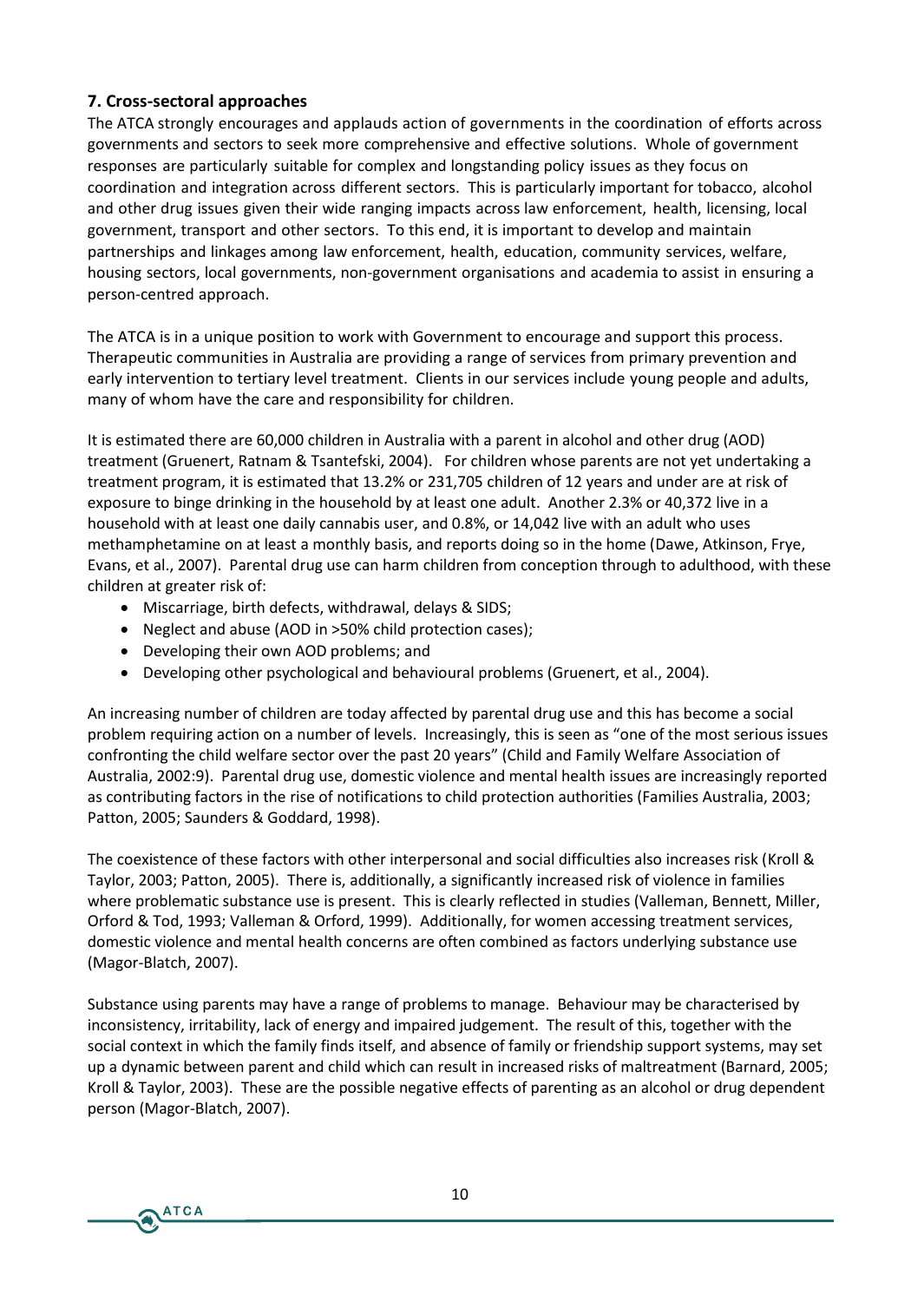Parenting is often compromised by a lack of resources, stress, lack of respite or support, violence, poor mental health and poor modelling. While studies show that many of the chemical effects of drug use during pregnancy disappear in the early years of the child's life, at this point the family environment and parenting become more critical to outcomes (Barnard, 2003; Gruenert, et al., 2004). The diversity in parenting practices amongst drug using parents is marked particularly by low levels of confidence and high levels of guilt (Magor-Blatch, 2007).

Although many substance using parents are capable of providing adequate care in general, this can be punctuated by bursts of substance use which undermine the quality of care provided, leading to risky situations. Abandonment and neglect as a result of parental death from overdose, parental drug use or periods of absence due to imprisonment, have also combined to place additional stress on families and the child protection system (Drug Policy Expert Committee, 2000; Patton, 2005).

# **8. Effects on children of parental substance abuse**

No less complex than the problems of substance abusing parents, are their children's needs. A large research literature exists from epidemiological, family, adoption and twin studies concerning the genetic and environmental risks that put these children at higher risk for a variety of problems (Kumpfer, 1999; Tarter & Messich, 1997). Whether because of in-utero exposure to stressors including tobacco, alcohol, or other drugs, or to genetic and environmental family risks, children of substance abusers are more frequently described by their parents as being hyperactive and as having difficult temperaments (Magor-Blatch, 2007).

McMahon and Luthar (1998) report in a review of developmental issues relating to children of substance abusers, that these children: (1) have poorer developmental outcomes (physical, intellectual, social and emotional) than other children, although generally in the low-normal range rather than severely impaired; and (2) are at risk of substance abuse themselves (Magor-Blatch, 2007).

There is mounting evidence of elevated risk for the development of substance use disorders at young ages as a result of familial and genetic factors. Merikangas and colleagues (1998) report an eight-fold increased risk of drug using disorders among relatives of 299 individuals with drug disorders. These findings were reinforced in a second generation study of the children of these drug dependent research subjects (Merikangas, et al., 1998). The strongest link was found between substance disorders in offspring (mean age 12 years) with parental substance abuse, although the link for psychopathology, particularly anxiety disorders, was similar. Risks of this magnitude place a family history of drug disorder as one of the most potent risk factors for the development of the child's development of drug disorders at an early age (Magor-Blatch, 2007).

**Recommendation 2:** Substance prevention and intervention programs should target offspring of parents with substance use disorders. Children of alcohol and drug dependent parents are at the highest risk of any children for later drug use and other adolescent behavioral health and mental health problems. Research suggests that some children of substance abusers, like other children of dysfunctional parents, can develop special resilience skills with appropriate adult support.

Therapeutic communities provide treatment for the whole family, with many including parents and children within the treatment program. Programs are supported by a multidisciplinary team, including Child and Family Psychologists and Family Support Workers. Targeted interventions, including play therapies, are included in programs.

It is our observation that substance-using parents show a genuine desire to change behaviours and to provide better opportunities for their children. Mostly, parents want to change, they want to become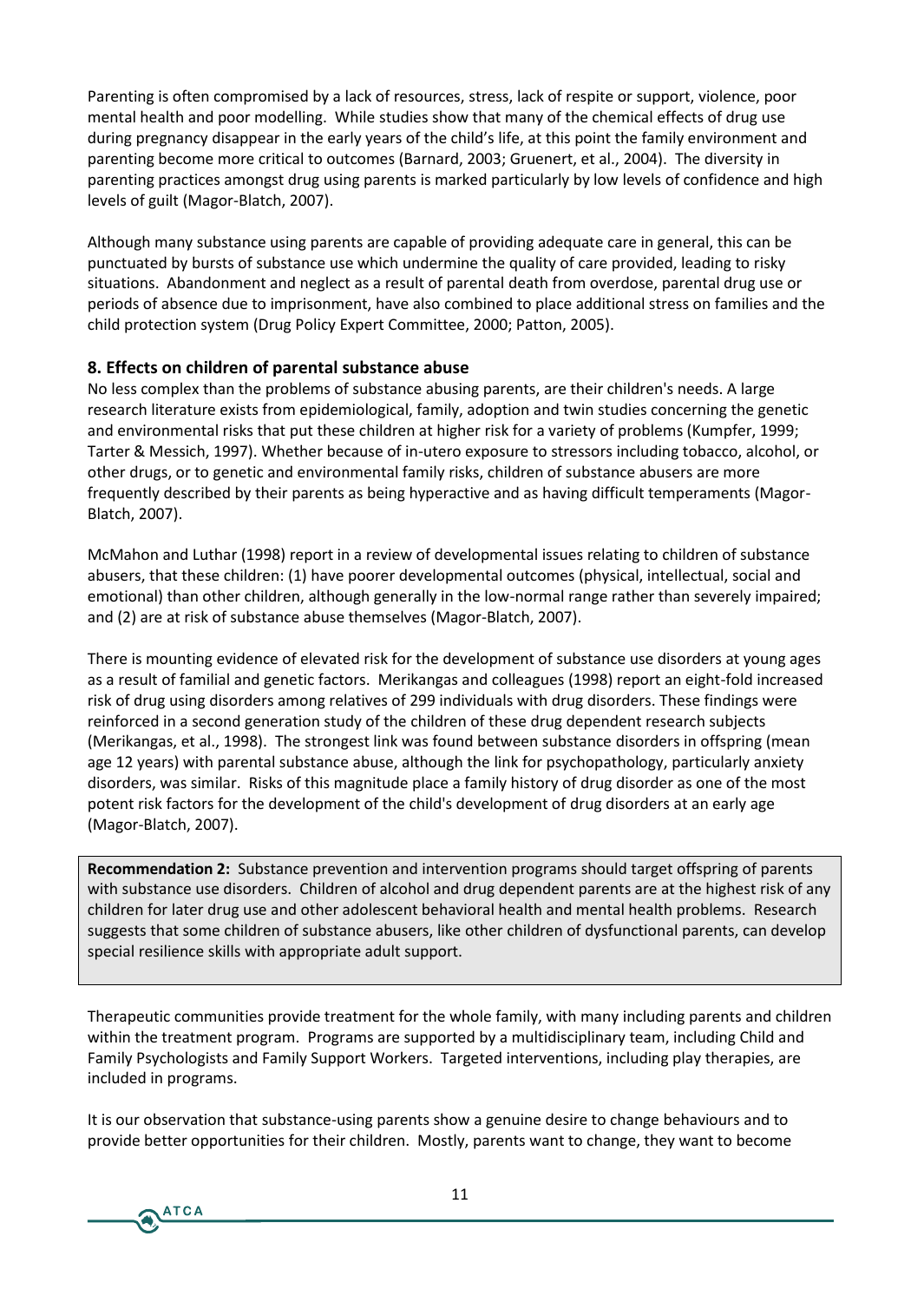more effective parents, to stop the cycle of drug abuse and to provide a better life for their children (Magor-Blatch, 2007).

However, parents need the support of agencies working together in an integrated manner to achieve this. This is one of the greatest challenges confronting the welfare system, particularly as many traditional boundaries exist between services. Alcohol and other drug services may be perceived as supporting the parent to maintain a parenting role with a child, who child protection services believe needs to be taken into care for their own protection. Child protection agencies may be perceived by drug using parents as punishing and adversarial, rather than genuinely assisting the family (Magor-Blatch, 2007).

However, concerns about children in these circumstances are well supported. Research indicates these children have often lived within a disruptive and dysfunctional family environment. They may have been the victims of abuse within or outside the family, and parental skills, family life and general child-rearing practices, such as discipline, boundary setting, consistency of care and reliability, may therefore be adversely affected (Gruenert, et al., 2004; Luthar, Merikangas & Rounsaville, 1993). However, while the needs of these vulnerable children must be considered of primary importance, the division between the rights of children and their parents is often indistinct (Effective Interventions Unit, 2002; Patton, 2005).

In most cases, the best way to support the child is to work with the parents. All children need opportunities to be "normal" - to play and to receive appropriate supervision, guidance, praise, predictable routines, meeting of material needs, stimulation, school routine, and support from family and friends. Older or traumatised children may also need their own support and counselling (Brook, Whiteman, Gordon & Brook, 1989; Gruenert, et al., 2004).

It is therefore important to consider treatment for substance use in the context of family treatment. Family support groups and the development of programs which build on alliances with family members need to be integrated into treatment from first contact (Westreich, Heitner, Cooper, Galanter, & Guedj, 1997). Therapeutic communities employ a number of interventions in working with parents and children, including family therapy, extending this to the wider family unit outside the program; cognitive behavioural therapy (CBT) and Solution-focused Therapy; parenting programs; individual and group counselling; work and education programs.

**Recommendation 3:** Drug treatment services should consider the needs of the whole family, rather than just the identified substance user. This is particularly important where children are concerned. Providing opportunities for primary prevention and early intervention, and working with the whole family to address intergenerational issues of substance use will provide the best opportunities for vulnerable at-risk children.

The therapeutic community model provides evidence-based treatment for working with families, and particularly with vulnerable at-risk children.

**Recommendation 4:** Substance-using parents and their children need the support of all agencies across sectors and governments to work together to address the considerable and complex issues related to substance use. A coordinated cross-sectoral approach which includes health, justice departments, welfare, housing, education and child and family services should be established and maintained to provide the best opportunities for successful outcomes in working with families.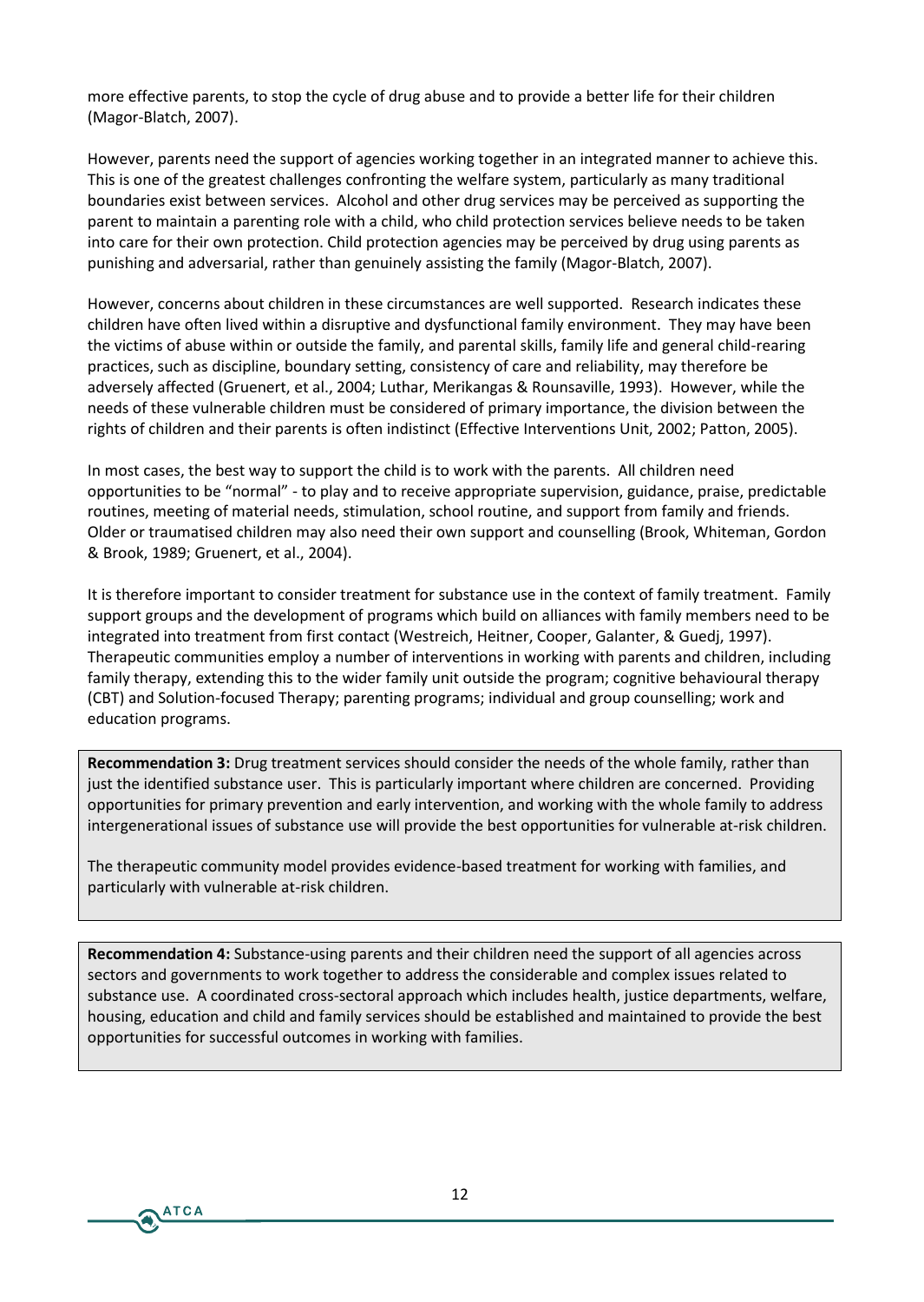**Recommendation 5:** The National Drug Strategy should establish links with the Australasian Therapeutic Communities Association (ATCA) as the peak body working with more than 5,000 people annually to provide a range of evidence-based residential and support services for substance-using young people, adults and their children.

Therapeutic communities work with the most treatment-resistant and complex individuals who present with entrenched drug using histories and co-occurring disorders. One way of accessing this advice is through ATCA membership as a treatment and rehabilitation expert on the National Expert Advisory Committee (NEAP) to provide advice and assist with implementing and progressing national priorities.

# **9. Indigenous Australians**

Drug and alcohol misuse amongst Aboriginal and Torres Strait Islander people has had a devastating impact on the individual, their family and the community, with the incidences of violence, crime and ill health often becoming more serious as a result of alcohol and drug misuse. The combined use of drugs and alcohol and the breakdown of healthy relationships with family, friends and the community that it can cause, are of major concern to the community and therefore require a community response.

The Australian Institute of Health and Welfare (2007) *Statistics on drug use in Australia 2006* shows that in 2004–05, 16% of Aboriginal and Torres Strait Islander peoples drank at risky and high-risk levels in the last week prior to survey. Only twenty-four percent had not consumed alcohol in the past 12 months. Approximately half (52%) of Aboriginal and Torres Strait Islander peoples reported that they were current smokers, 23% had used marijuana/cannabis in the last 12 months and 28% had used an illicit substance in the last 12 months.

Cultural respect is the 'recognition, protection and continued advancement of the inherent rights, cultures and traditions of Aboriginal and Torres Strait Islander peoples achieved when the health system is a safe environment for Aboriginal and Torres Strait Islander peoples and where cultural differences are respected' (Australian Health Ministers Advisory Council (AHMAC)). It incorporates the following principles endorsed by AHMAC and is consistent with the *Aboriginal and Torres Strait Islander Health Workforce National Strategic Framework, 2002* and the *National Strategic Framework for Aboriginal and Torres Strait Islander Health 2002:*

- An holistic approach to Aboriginal and Torres Strait Islander health;
- Health sector responsibility;
- Community control of Primary Health Care Services;
- Working together;
- Localised decision making;
- Promoting good health;
- Building the capacity of health services and communities; and
- Accountability for health outcomes.

Aboriginal people face interrelated physical, social, emotional, economic and environmental inequalities that contribute to, and exacerbate, AOD use. A range of wholistic approaches are required if any inroads are to be made in improving social and health outcomes for Aboriginal people. A whole-of-system approach across government and community organisations is imperative to ensure that program design and service delivery is effective and makes best use of available resources. This will require working across levels of government as well as with mainstream non-government agencies, Aboriginal organisations and individuals.

Aboriginal and Torres Strait Islander people experience higher rates of mental health disorders and social and emotional well-being problems than other Australians. They have reduced access to community based mental health care and other health care services, and particularly to care that is sensitive to their specific needs. Social and emotional well-being problems can result from grief; loss; trauma; abuse; violence;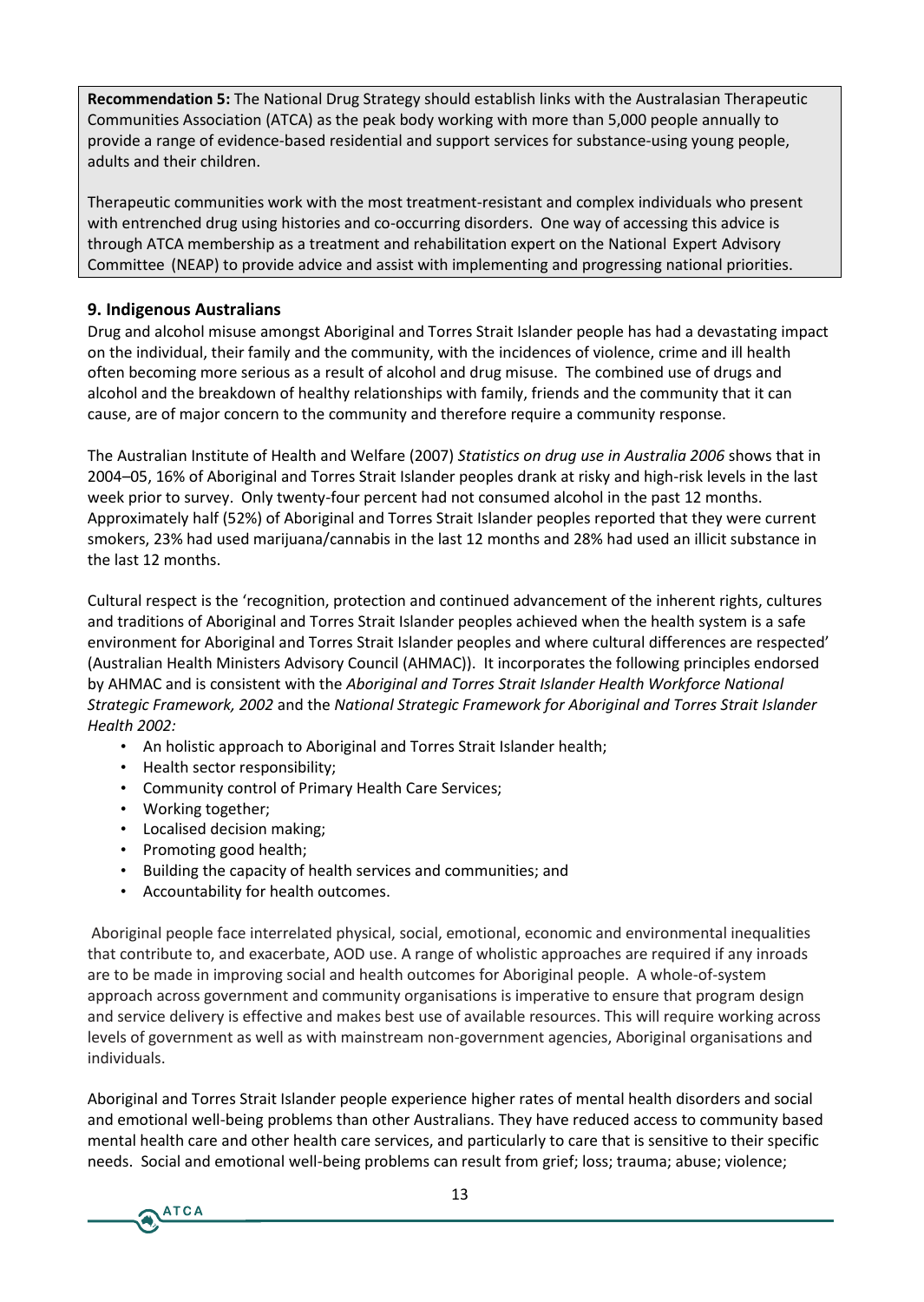substance misuse; physical health problems; child development problems; gender identity issues; child removals; incarceration; family breakdown; cultural dislocation; racism; and social disadvantage. Care is effective when multi-dimensional solutions are provided, which build on existing community strengths and capacity and include counselling and social support, and where necessary, provide support for family reunification.

Mental health problems may include crisis reactions, anxiety states, depression, post-traumatic stress, self harm, and psychosis. Treating mental ill health includes early intervention, treatment and monitoring, relapse prevention and access to specialist services, including rehabilitation and long term support. In order to effectively address the needs of Indigenous peoples, services need to be culturally appropriate and safe, and provide continuity of care across the life span.

Also of considerable concern, is the link between substance use and criminal offending. Indigenous offenders are more likely to be mandated through the criminal justice system to attend treatment than non-Indigenous offenders (71% compared with 31%) and often the more remote communities of Australia have limited access to counselling and other rehabilitation programs. Offenders in these communities may only have contact with police, the court and a community corrections officer or juvenile justice officer and/or community work order supervisor in relation to the matter for which they have come to court. In such circumstances, there has been a particular need to use court processes that support rehabilitation by promoting wellbeing. The development of therapeutic jurisprudence based projects sensitive to the needs of diverse communities in regional Western Australia have resulted from these concerns.

Being supported while in treatment through maintaining family contacts is an important component for people in their recovery process, especially within Aboriginal communities with strong kinship ties. Having personal contact with other Aboriginal people while in treatment and access to family by means of the telephone is also important. However, the main basis for involving family members is a recognition that substance abuse within a family and social system does not happen in isolation, and is a complicated mixture of social and interpersonal issues. This is not an excuse to blame the family, but to acknowledge that inevitably all members of the family and the community in which the person lives, become affected by the person's substance use. Therefore, it is important to include the family in the recovery process.

The family has often become the person's carer or the carer of the person's children. In many Aboriginal families, grandparents are raising grandchildren as whole generations have become affected by substance use. The family therefore needs support to understand and deal appropriately with the substance-using family member, and the whole family needs an opportunity to heal.

Extended families may have more understanding of their family member than anyone else. Their willingness to engage in the treatment process with their family member may help and strengthen the family and contribute to better treatment outcomes. Too often families try to work through issues in isolation – and this often leads to exhaustion, when families and friends may be tempted to give up. When they feel supported, they can become a vital force for positive change. With the increasing number of children living in families with substance use issues, it has become increasingly important to utilise the support the broader family and community can give.

However, it does need to be acknowledged that sometimes the family dynamics will make it extremely difficult for someone to recover, especially where there are generational issues of substance use and abuse. Family members may either intentionally or inadvertently maintain the person's substance use or make it difficult for them to change behaviours. In some cases, drugs and alcohol may be provided by a family member.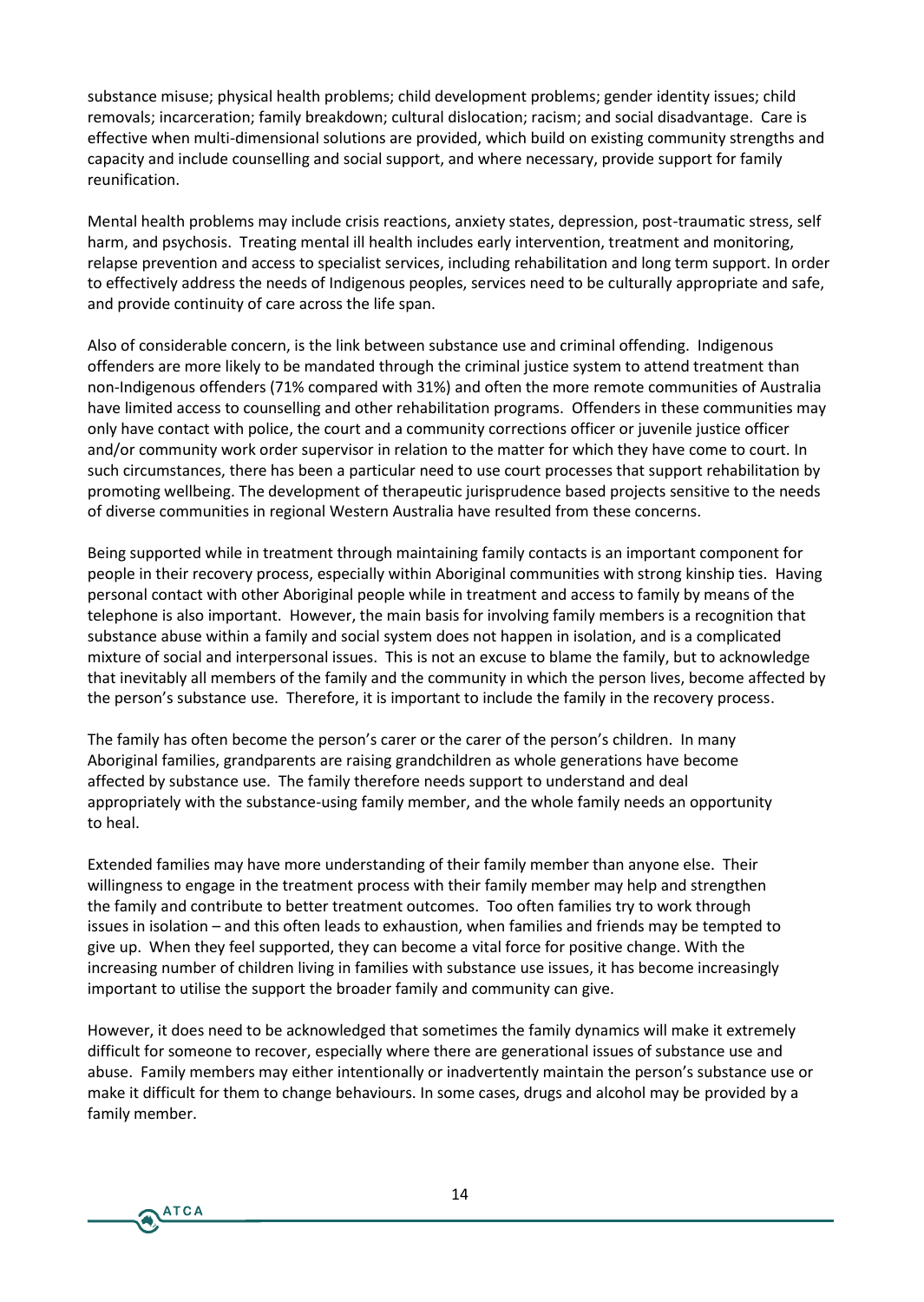The Therapeutic Community Model provides an evidence based system of treatment that has a proven international research base. As a model, it has been utilised worldwide with Indigenous and nonindigenous communities since the 1950s and has been utilised within Australia since the early 1970s.

*The Kimberley Custodial Plan: An Aboriginal Perspective - Stage two Report* (2006) found the Therapeutic Community Model to be appropriate and "should inform the design and development" of services for Kimberley Aboriginal people.

**Recommendation 6:** Interventions for all Australians should be matched to the needs of the individual. Therefore, treatment interventions are seen as a four-tiered approach:

- 1. Level 1: At base level, prevention, education and self-help.
- 2. Level 2: Short-term outpatient service.
- 3. Level 3: Long-term outpatient service, day programs and semi-residential service.
- 4. Level 4: Residential service, short-medium term, 24 hr coverage to work with more complex clients. Aftercare and outreach services post-treatment.

Treatment approaches for Indigenous Australians should be targeted at the level of need. For those requiring Level 3 and Level 4 interventions, the Therapeutic Community Model of treatment, with its emphasis on family and community, provides an opportunity for further consideration.

**Recommendation 7:** While the *National Drug Strategy* should continue to address the needs of Indigenous Australians, the ATCA believes it is important that the particular attention needs to be given to the continuing needs of Aboriginal and Torres Strait Islander communities through the *Aboriginal and Torres Strait Islander Complementary Action Plan.*

#### **10. Workforce development**

Workforce development, including the training and retention of staff within the Alcohol and other Drugs (AOD) sector is both important and imperative for the continuation of drug treatment and prevention services. The majority of service provision in the AOD sector is provided by non-government organisations (NGOs). However, people working within NGOs are poorly paid in comparison to their Governmentemployed counterparts, and do not typically receive the same range of benefits and opportunities.

The ATCA notes that over past decades non-government organisations have increasingly been involved or been asked to take the lead in the provision of services to support and treat people with substance use problems. Continuing to build the capacity of the NGO sector is therefore vital in further strengthening outcomes across the sector.

We also note and welcome the work that is progressing to strengthen the health service workforce through the implementation of the COAG Health Workforce Reform Package. It id hoped that as part of the Package, the establishment of a National Health Workforce Agency will provide more effective, streamlined and integrated clinical training arrangements and support workforce reform initiatives.

However, unless the employment inequities between the NGO and Government sectors are addressed, the NGOs will continue to lose trained and experienced staff to the Government sector, where they can receive a higher rate of pay and enhanced employment conditions.

The ATCA has recently released the *Australasian Alcohol and other Drug Therapeutic Communities Standards and Support Package (2009),* to ensure the integrity of the Therapeutic Community principle is maintained and continues to stand as a model of best practice in the treatment of substance misuse and co-occurring disorders.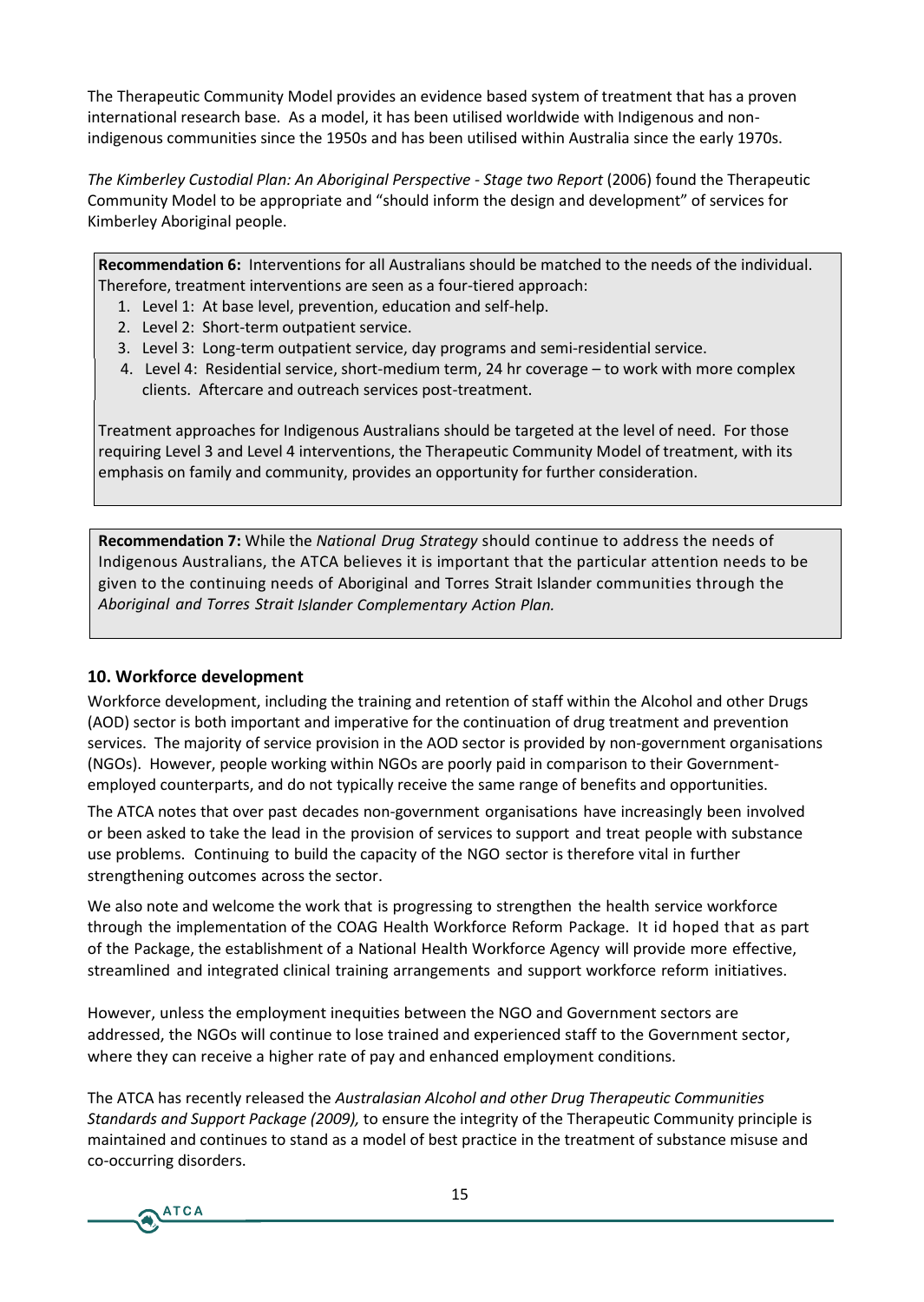The set of standards aim to:

- ð· Identify and describe good TCe prracortipooerawthe dchntoana bnational qual
- ð· Enable Therapeutic Communities to engage in service evaluation methods and values that reflect the TC philosophy
- ð· Develop a common language which widhsfacpisitvateheeffle cutrivsedriet adtr (national, state and territory)
- ð· Provide a strong network of supportive relationships
- ð. Promote best practice through shared learning and developing e

TheAustralasian Alcohol and other Druggs TShteamadpærudtsica GootmSmoppotrt Packa isals o desigsnuepop oto tthe workforce capacity -owo thuim inhage mAeOnDhaalmhde aculd his e and create an envisuos trainmitro authorer paths of trained AOD workers within inclundg tha eluved practice of wioveledox pse wiethold of the field. Therapeutic c particularly value the experience of staff who are graduates of progi knowledge and experience intocthœeir professional pra

RecommendBaChivoer the next five years, attention needs to be focused reducing neho aities in employment and workforce opportunities that existed that the  $\kappa$ Government slynstpeanntsiculdain, id the ethat exists in the remuneration provide in comparison withgownernomiennot aff, must be addressed and rectified need to look at the difference in the superannutantions sourentributtion and transferability of other benefits, including long service leave entitle

To this end, it needs to be understood that the NGO sector will cont experienced staff to the Governmenthessese tionequalities and audid inlessed.

11. New technologies and online services While the internet and new technologies provide a potential threat to increased access to licit antohopoloidenc**ial clussee nosmetpion** himenoficanand messagesontheharmfrsom drugs, is enoTreantonoesniscurrently dbeeling overdthe internet, with ntihael npleadetoeghoup wshow oldotherwni**se** havea **c**ess. Thi**b**luidse s peopiheremotaned ruraal reas.

Many subceeta sers are reluctant to attend traditional AOD services, and for many, the many subset of  $m$ young ages and patterns of drug use make online options a real alte  $(MaqB$  atch & Pitt $C$ <sub>p</sub> $\Omega$  $DQ$  $B$  $B$  as ed therapy less confronting, and interactive interventions more engtabion the natage for this difficult to engage group Martin, 2004).

There are different forbmass cod tho entimal poster include posting a quadisytion, whi answered within a short space of timEexa(en.gol.e.stwo to tthoisfounclouate the Son (Australian Drug [Foundation: http:](http://www.somazone.com.au)//wOwthwe.nsom.phizon.nsein**t.com.need.ceu**.hr.). Australian servicTehsis means that thetochimenkte iss nable pointment with a counsellor, a time, both the client and the counsellor communQ bates af twhæres a miketir MSN) is used and counselling is between one client and one counsel

Ka $\mu$ ambkin  $0$ 200 $\alpha$  gests that the benefits of motivational interviewing, CBT strategies may be enhanced through Ythen ugse ecofphee wintere has oning by iere. the use of the internet to access educoartmioantjosnup apso wheal hobish of a lit bo ionifal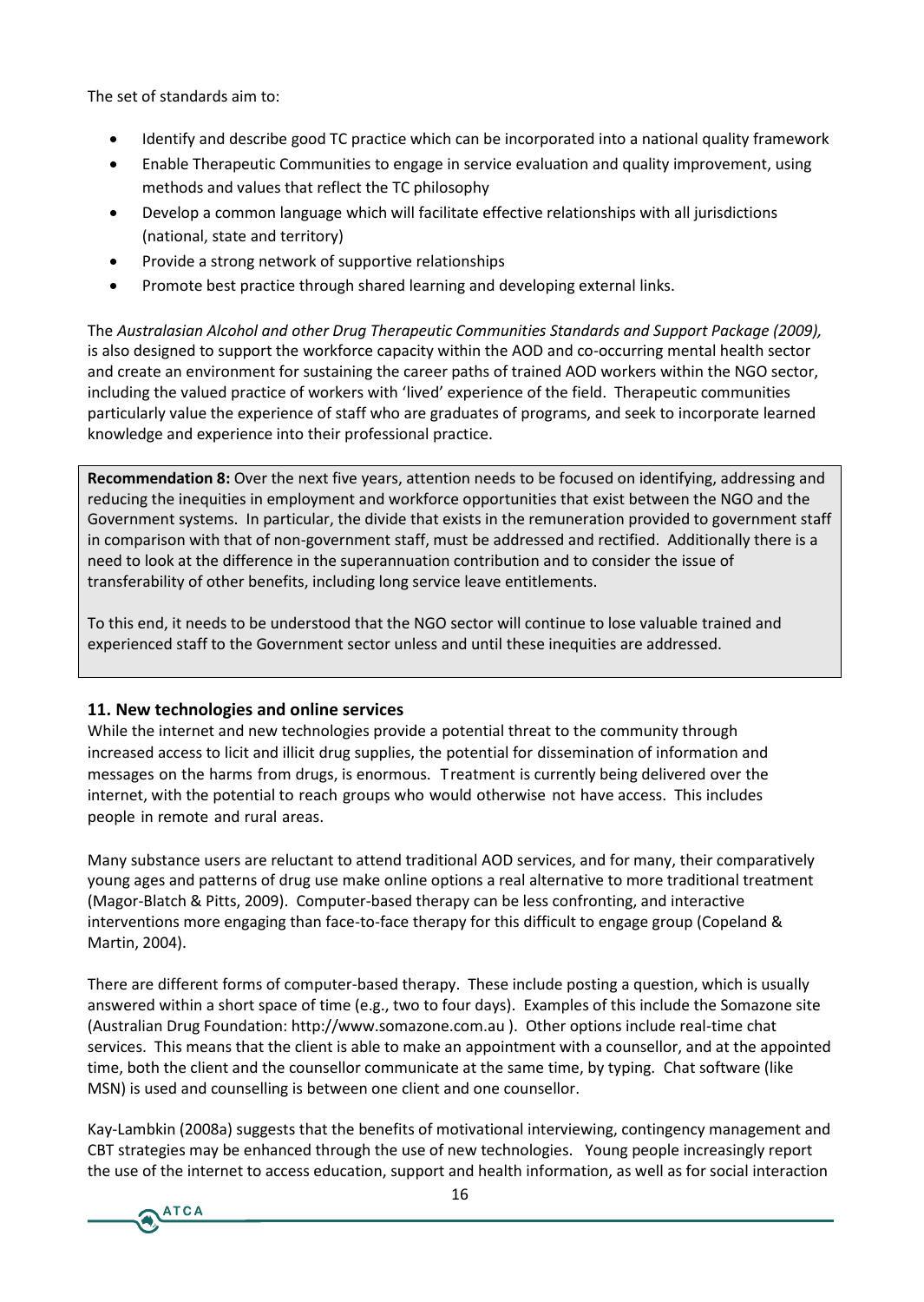(Australian Bureau of Statistics, 2005). While few controlled trials have examined the use of computerised treatments for mental health or AOD problems, Lynch and colleagues (2003) provide evidence to suggest that many drug users, and in particular, methamphetamine users, are supportive of accessing information via the internet.

Information provided by Drug Info Clearinghouse (Pennay & Lee, 2008) notes that unpublished data from an implementation trial of live online counselling in Australia shows that 700 people engaged in online counselling in the first eight months of operation. Of this number, approximately one-quarter were methamphetamine users. The majority were young (under 35 years of age) and chose to access the service anonymously (over 85%) outside of usual business hours.

**Recommendation 9:** That the use of the internet, and particularly online counselling and chat rooms, be further implemented as a valuable means of disseminating information and providing treatment support and interventions.

#### **12. Increased vulnerability: addressing risk factors in substance use and relapse**

Research has shown that the most effective treatment programs for substance dependency are those which include training in stress management and self-control, social and negotiation skills, job skills, and work habits. The most successful evaluated program for hospitalised, alcohol-dependent clients is the community reinforcement approach, which systematically trains clients in job and marital skills while arranging a work and home environment that sustains and rewards sobriety. This social and behavioural approach is more common in drug treatment, and particularly in therapeutic communities.

Employment appears frequently in the literature as an outcome criterion for substance users in treatment, and most clinicians subscribe to the belief that work plays an important role in recovery from dependency. Despite the importance attached to employment, many treatment modalities have not been shown to be effective in increasing client employment after treatment.

Many members of the ATCA are changing this through the introduction of accredited training programs for clients while they are undertaking rehabilitation within therapeutic community programs. Clients entering the TC are able to undertake training in accredited courses in a variety of training areas, including hospitality, business skills, hairdressing, building and horticulture.

Workskills and Job Training Programs assist in addressing one of the underlying causes of substance use and repeated relapse – lack of, or low, employment skills. This is part of a wholistic approach to drug treatment within TCs, which includes individual and group counselling, cognitive behavioural therapy, creative therapies, parenting skills, relapse prevention, stress management and relationship counselling.

TC residents are amongst the most marginalised, difficult and treatment resistant groups in the Australian AOD treatment community. TCs provide a unique model of treatment which includes education and life skills development as part of the rehabilitation process. When residents are ready to leave the TC these clients are job ready but have had few positive work experiences. This, combined with the stigma that goes with a history of addiction, means that these clients are usually considered unemployable.

The ATCA has provided Government with a proposal to establish Regional Job Creation Officers (through the Government's Jobs Fund) to work at a local and regional community level to assist in identifying the areas of skills development needed in the local and wider community, and to reflect these training opportunities within the TC.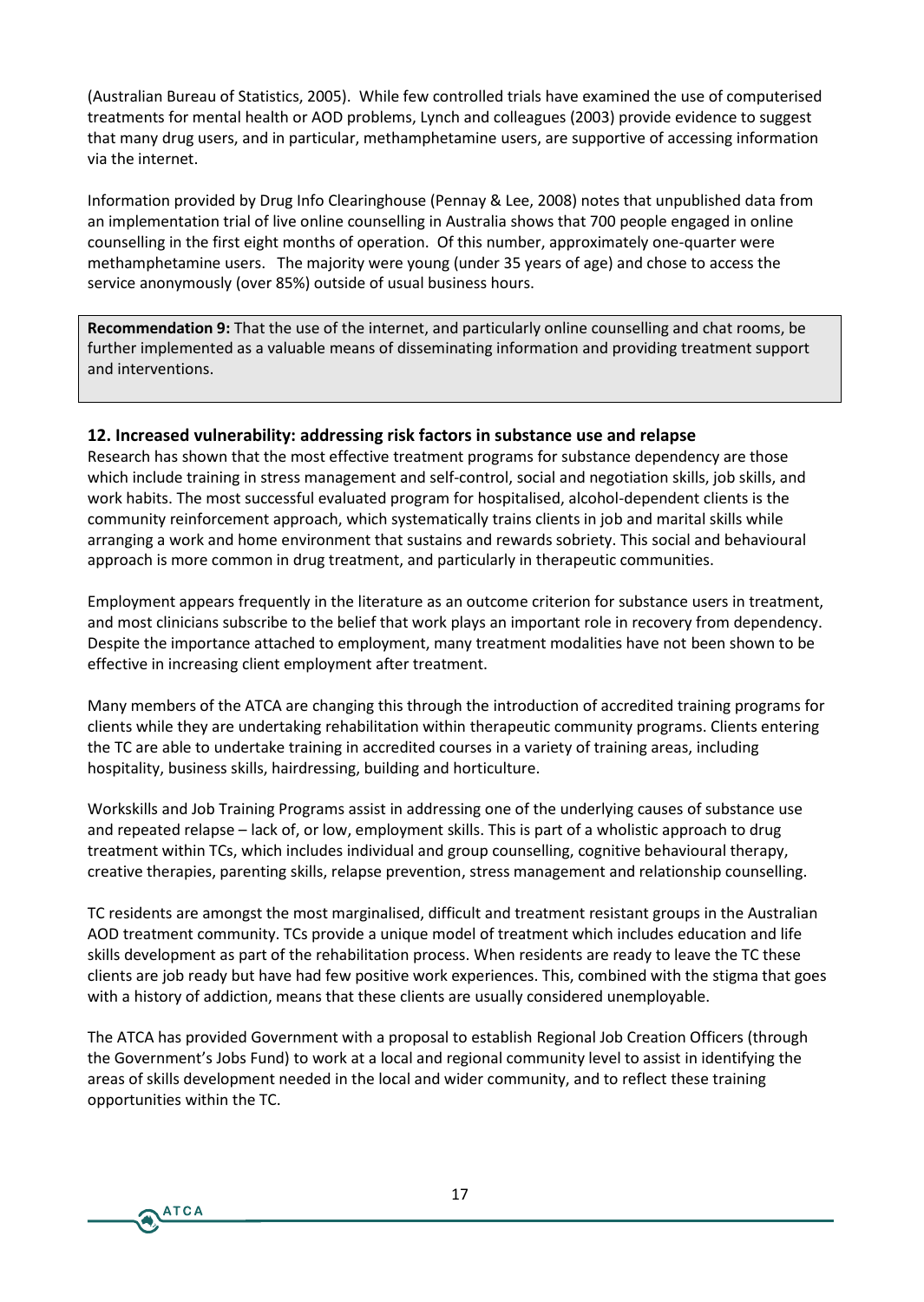**Recommendation 10:** Attention needs to be given to the underlying causes of substance use and repeated relapse – lack of, or low, employment skills. This should be addressed by providing funding to AOD services to:

- Develop and build links with employers to understand and meet the skills needs of the local labour market.
- Facilitate links between local councils, employers, Australian Apprenticeship Access Program, Australian Apprenticeship Centres, Group Training Providers and Registered Training organisations to secure employment opportunities, apprenticeships and traineeships for job seekers.
- Develop and build links with educational bodies to facilitate appropriate training programs for job seekers who are in the process of completing their period of treatment and rehabilitation.
- Negotiate employment pathways with local businesses, tradespeople, councils and community organisations.

Additionally, inclusion of access to the Commonwealth Rehabilitation Service for people with an addiction must also be addressed. At present addiction is a precluded condition. Access to CRS training and employment services would greatly enhance the chances of securing employment.

# **13. Performance Measures**

**ATCA** 

Collecting data and evidence of treatment interventions and outcomes is considered important and desirable. However, it needs to be recognised that within the NGO sector, in particular, this comes at considerable cost to the organisation. The introduction and continued use of the *National Minimum Data Set* has provided a rich source of information and research data. However, for most NGOs this has meant diverting funding through staff time into data collection at the expense of treatment.

While it is important to develop and maintain high level, publicly reported performance measures under the National Drug Strategy to help improve transparency and accountability against the Strategy's objectives, adequate resourcing must be provided to services to enable them to undertake this task.

It is also important, given the considerable burden of reporting experienced by the sector, that performance measures and reporting requirements be developed across Government departments and agencies to ensure minimum duplication. This includes giving consideration to the ways in which reporting requirements can be coordinated across departments.

**Recommendation 11:** That attention be given to the resourcing needs of the AOD sector, and in particular the NGOs, to provide information and data against required performance measures.

Performance measures and reporting requirements should be developed across Government departments and agencies to ensure minimum duplication. This includes giving consideration to the ways in which reporting requirements can be coordinated across departments so that reporting formats and other requirements, including dates for reporting.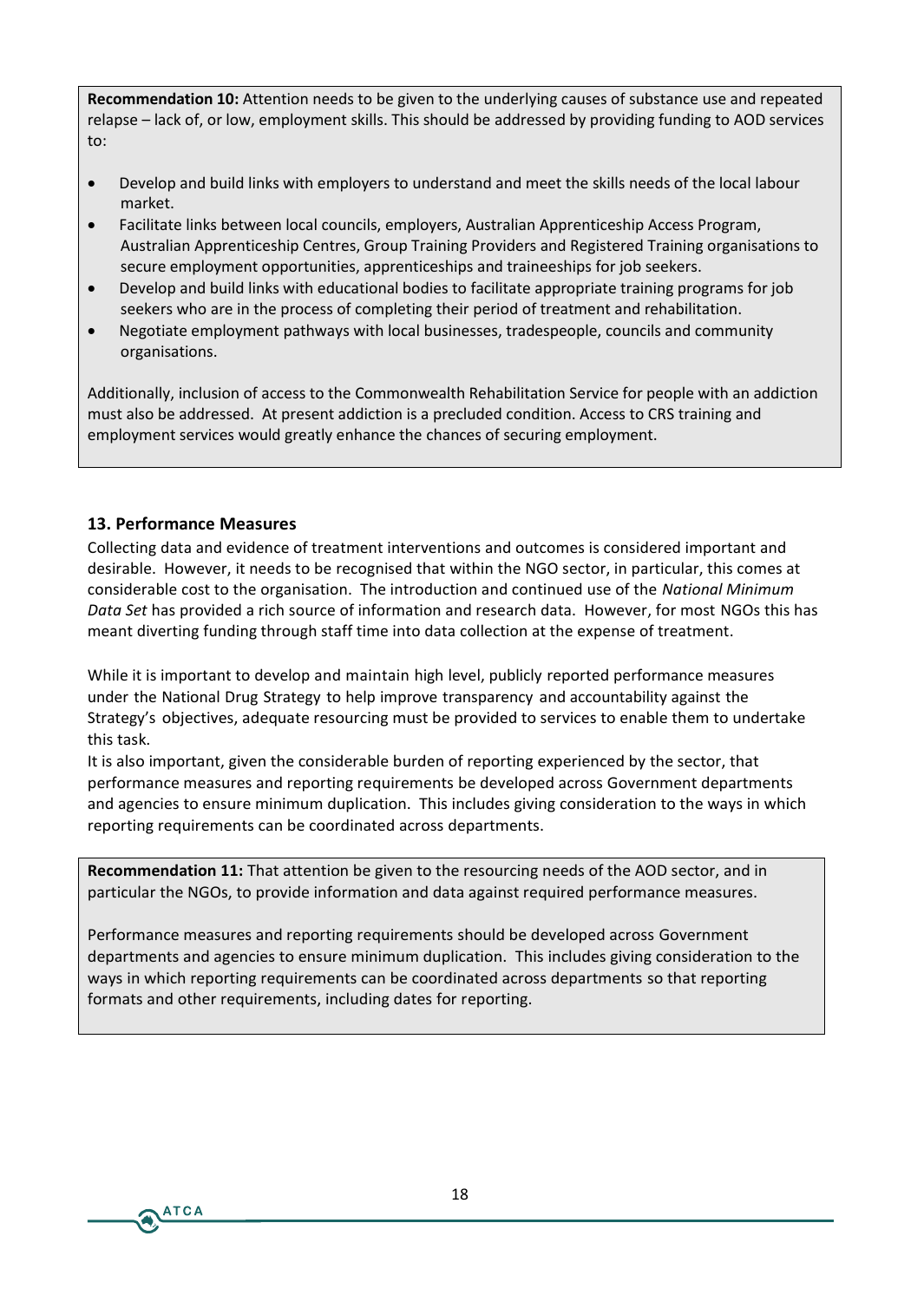# **14. Conclusion**

**ATCA** 

The ATCA applauds and supports the Australian Government's commitment to the continuation of the National Drug Strategy.

Continued and increased emphasis needs to be given to early intervention and treatment strategies, recognizing that whilst reduction of supply is an important strategy, funding must also be provided and increased to address the treatment needs of the community. As some people move out of addiction, others are recruited in. The need to maintain a focus on harm reduction strategies, which includes facilitating access to treatment, continues to be a high priority.

With the release of the *Australasian Alcohol and other Drug Therapeutic Communities Standards and Support Package (2009),* the ATCA is well placed as a major provider of treatment services across the spectrum, from early intervention to treatment and aftercare, to contribute to this process and to work with Government and treatment services to ensure quality services are established and maintained.

The release of the *Standards and Support Package* has also been welcomed by the IGCD, particularly as a number of accreditation agencies are considering dropping the Alcohol, Tobacco and other Drugs (ATODS) modules from their standards packages. The ATCA is currently seeing increased interest in the use of the therapeutic community model, as residential services across Australasia embrace the concept and address issues of quality assurance within their programs. Additionally, many of our members are in the process of establishing new TCs as governments provide funding and release tenders for the establishment of new therapeutic communities.

Our member agencies are currently working with State and Territory governments to provide new services to Aboriginal and Torres Strait Islander peoples, to those who have co-occurring mental health and substance use disorders and to offenders within prison settings. This has meant that the 33 members of the ATCA are now operating 60 therapeutic communities, which constitutes a 46.5% growth in service delivery over the past three years.

The ATCA, as the peak body, is therefore ideally placed to broker change and to work with Government to ensure quality services are established and maintained.

The ATCA looks forward to a continued and developing relationship with the Australian Government to address this task.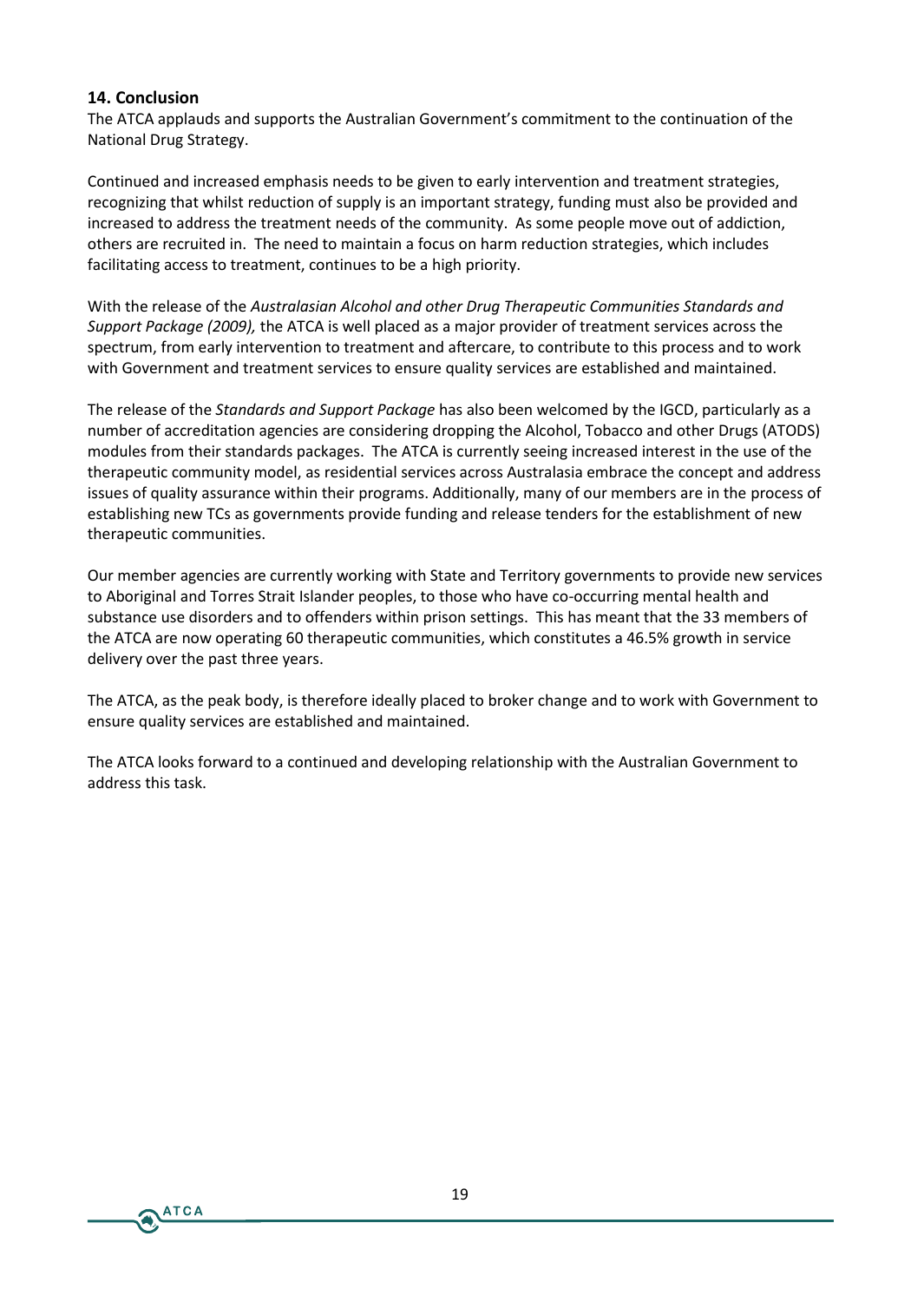#### **References**

- Australian Bureau of Statistics (ABS). (2005). *Communications and information technology: use of information technology.* Publication No.1301.0. Canberra, Australia: Commonwealth of Australia
- Australian Institute of Health and Welfare. (2002) 2001 National Drug Strategy Household Survey: State and Territory Supplement. Canberra: Australian Institute of Health and Welfare.
- Australian Institute of Health and Welfare (AIHW). (2006). Alcohol and other drug treatment services in Australia 2004-05: Report on the National Minimum Data Set. *Drug Treatment Series No. 5.* AIHW cat. no. HSE 43*.* Canberra: AIHW.
- Australian Institute of Health and Welfare (AIHW). (2007a). *2004 National Drug Strategy Household Survey: First Results.* Canberra: AIHW.
- Australian Institute of Health and Welfare (AIHW). (2007b). *Statistics on Drug use in Australia.* Canberra: AIHW.
- Australian Institute of Health and Welfare (AIHW). (2008). *2007 National Drug Strategy Household Survey: First Results.* Canberra: AIHW.
- Australasian Therapeutic Communities Association (ATCA) (2009). *Australasian Alcohol and other Drug Therapeutic Communities Standards and Support Package.* ATCA, Melbourne.
- Barnard, M. (2005). *Drugs in the Family: The impact on parents and siblings.* Joseph Rowntree Foundation, University of Glasgow.
- Barnard, M.A., & McKeganey, N.P., (2004) The impact of parental problem drug use on children: what is the problem and what is being done to help? *Addiction 99,*552-559.
- Brook, J., Whiteman, M., Gordon, A. & Brook, D.W. (1989). The role of older brothers in younger brothers' drug use viewed in the context of parent and peer influences. *The Journal of Genetic Psychology, 151*(1). 59-75.
- Chikritzhs, T., Pascal, R. & Jones, P. (2004). Under-aged drinking among 14-17 year olds and related harms in Australia. National Alcohol Indicators, Bulletin No.7. Perth: National Drug Research Institute.
- Child and Family Welfare Association of Australia. (2002). *A Time to Invest: in Australia's most disadvantaged children, young people, and their families.* The Child and Family Welfare Association of Australia, New South Wales.
- Cogger, S., McKetin, R., Ross, J., & Najman, J. (2008). Methamphetamine Treatment Evaluation Study (MATES): Findings from the Brisbane Site. *Technical Report No. 295*, ISBN: 978-0-7334-2658-2. NDARC.
- Collins, D.J and Lapsley, H.M. (2008) *The Costs of Tobacco, Alcohol and Illicit Drug Abuse to Australian Society in 2004/05.*
- Copeland, J. & Martin, G. (2004). Web-based interventions for substance use disorders: a qualitative review. *Journal of Substance Abuse Treatment; 26*(2):109-16.
- Dawe, S., Atkinson, J., Frye, S., Evans, C., Best, D., Lynch, M., Moss, D., & Harnett, P. (2007). *Drug Use in the Family: Impacts and implications for children.* Australian National Council on Drugs.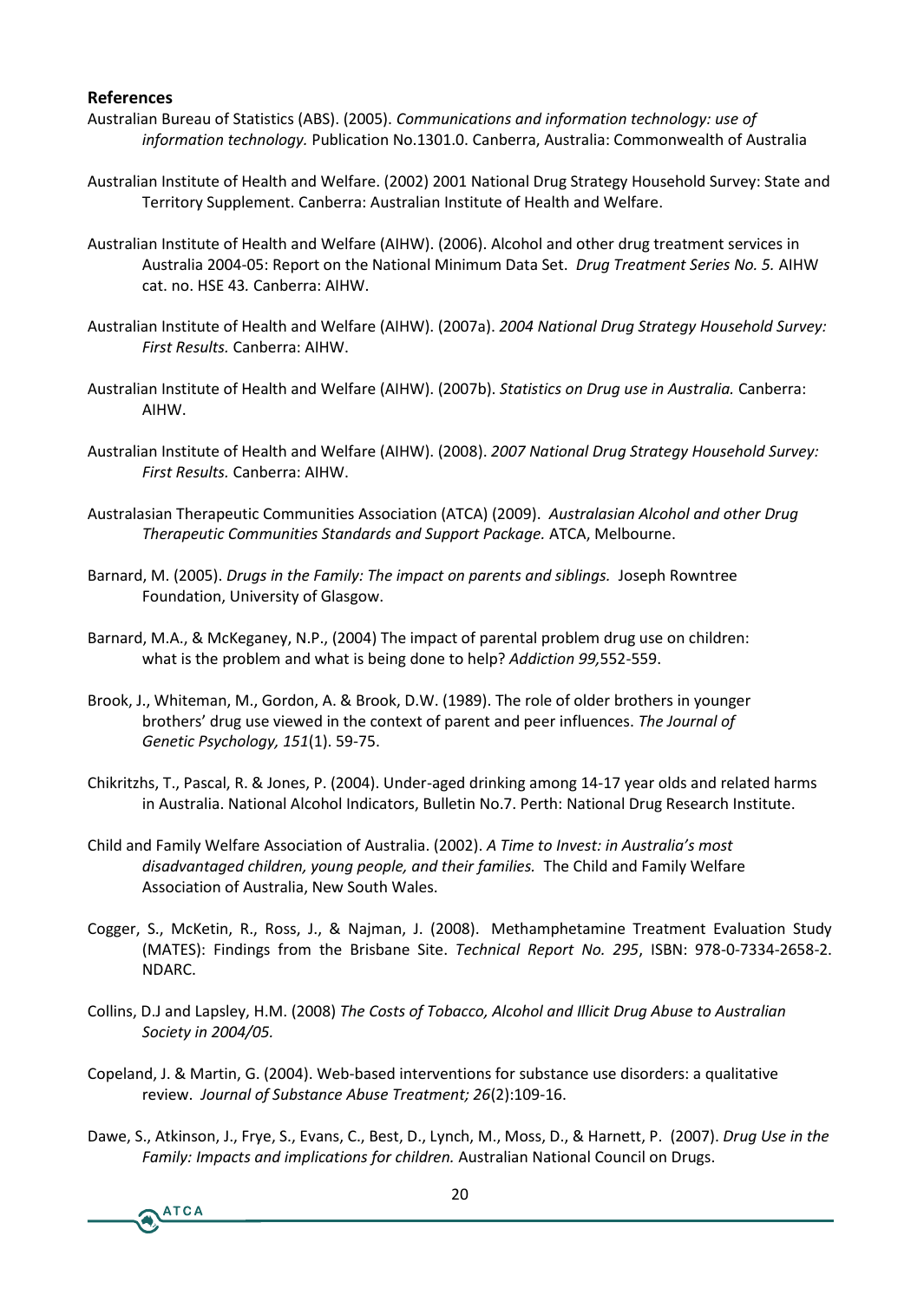- Dietze, P., Laslatt, A., & Rumbold, G. (2004). The epidemiology of Australian drug use. In M. Hamilton, T. King & A. Ritter (Eds.), *Drug use in Australia: Preventing harm* (2nd Ed.) Melbourne: Oxford University Press, 1-16.
- Drug Policy Expert Committee (2000), *Drugs: Responding to the Issues: Engaging the Community,* Victorian Government, Melbourne.
- EIU (Effective Interventions Unit) (2002). *Supporting Families and Carers of Drug Users: A Review.* Edinburgh: Effective Interventions Unit, Scottish Executive.
- Families Australia (2003). *Our Children, our concern, our responsibility,* Families Australia, ACT.
- Gruenert S., Ratnam, S. & Tsantefski, M. (2004). *The Nobody's Clients Project.* Odyssey Institute of Studies, Odyssey House Victoria.
- Kroll, B., & Taylor, A., (2003). *Parental substance abuse and child welfare.* London, Jessica Kingsley
- Kay-Lambkin, F. (2008a). Technology and innovation in the psychosocial treatment of methamphetamine use, risk and dependence. *Drug and Alcohol review, 27*(3), 318-325.
- Kumpfer, K.L. (1999). Selective prevention interventions: The Strengthening Families Program. In R. Ashery, E. Robertson & K.L. Kumpfer (Eds.) *Drug Abuse Prevention Through Family Interventions* Rockville, MD: National Institute on Drug Abuse.
- Kumpfer, K.L., Walker, R., & Richardson (in press). Resilience in children of alcoholics. *Journal of Substance Use and Abuse*.
- Lang, E. (2004). Drugs in society: A social history. In M. Hamilton, T. King & A. Ritter (Eds.), *Drug use in Australia: Preventing harm* (2nd Ed.) Melbourne: Oxford University Press, 1-16.
- Luthar, S., Merikangas, K. & Rounsaville, B. (1993). Parental psychopathology and disorders in offspring – a study of relatives of drug users. *The Journal of Nervous and Mental Disease, 181*(6). 351-357.
- Lynch, M., Kemp, R., Krenske, L., Conroy, A., & Webster, J. (2003). *Patterns of methamphetamine use: initial findings from the amphetamines in Queensland research project.* Brisbane, Queensland: Crime and Misconduct Commission, Queensland Government.
- McMahon, T., & Luthar, S. (1998). Bridging the gap for children as their parents enter substance abuse treatment. In R. Hampton, V. Senatore & T. Gullotta (Eds.), *Substance Abuse, Family Violence, and Child Welfare: Bridging Perspectives*. Thousand Oaks, CA: Sage.
- Magor-Blatch, L.E. (2007). Families and Substance Use: Building a Resource for Recovery, *Communities, Children and Families Australia,* Volume 3, Number 1, 34-44.
- Magor-Blatch, L.E. & Pitts, J.A. (2009). *Amphetamine-type Stimulant Use Treatment Protocol: An Intervention developed for the use of staff and clinicians with ATS clients of Therapeutic Communities.* Odyssey House McGrath Foundation.
- Merikangas, K.R., Stolar, M., Stevens, D.E., Goulet, J., Preisig, M., Fenton, B., Zhang, H., O'Malley, S., & Rounsaville, B.J., (1998). Familial transmission of substance use disorders. *Archives of General Psychiatry*, 55:973-979.

**ATCA**